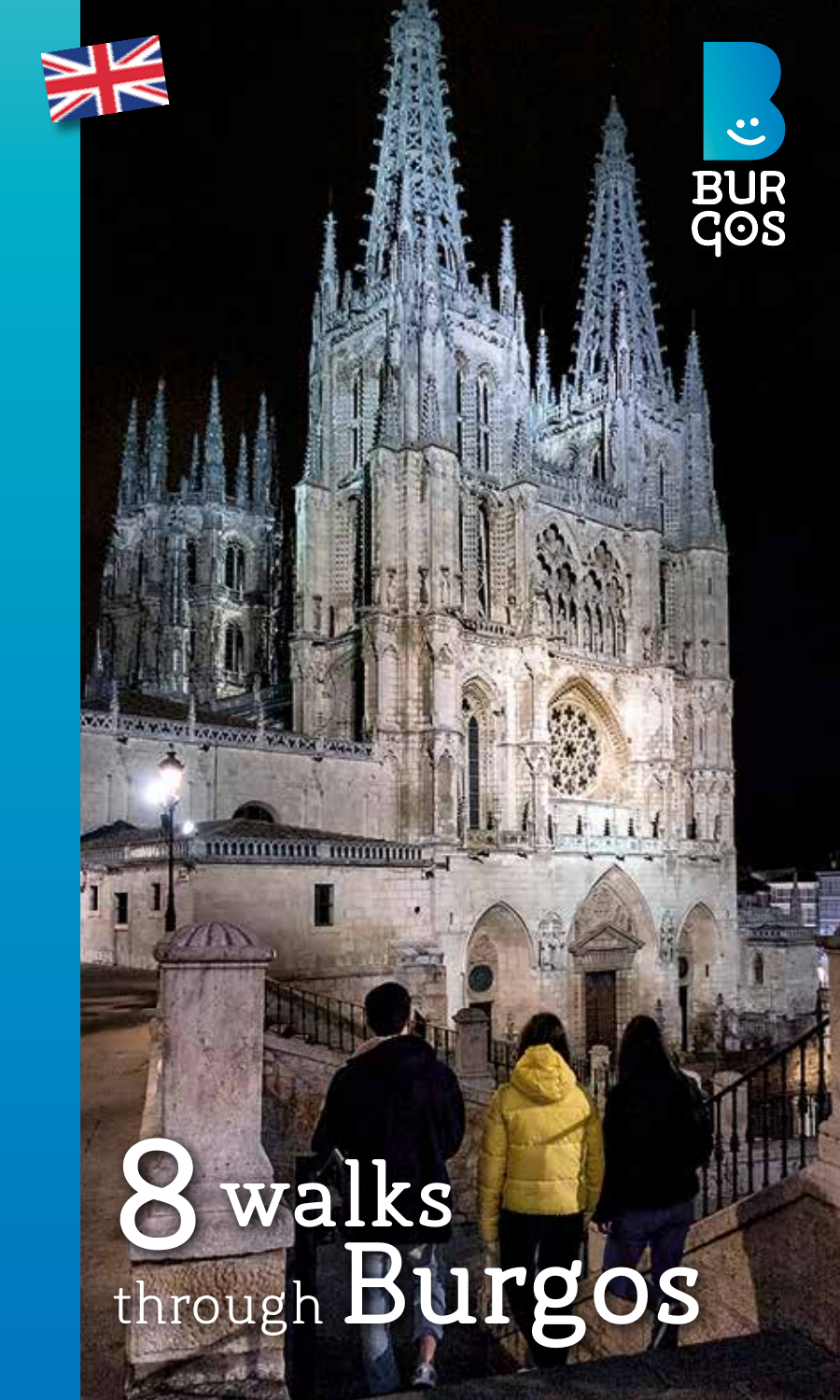

These routes through Burgos are designed to be taken on foot. Passing entirely through pedestrianised areas, visitors can adapt them to their pace, interests and the time they have available. As well as incorporating the most important monuments, walkers can discover the wellloved and peaceful corners which are the





real heart of the city. Burgos can be found on the banks of the River Arlanzón and is watched over by the late ninth-century castle that the city was built around. A historic city, which in medieval times was the capital of the most important kingdom in Spain, it has managed to preserve the essence and splendour of former times. Visitors to Burgos will discover an outstanding artistic and monumental heritage, including the cathedral, a designated UNESCO World Heritage Site; the monastery of Las Huelgas; and the Carthusian monastery of Miraflores.

> The cathedral of Burgos is contrasted by the modern and unique Museum of Human Evolution

These three emblematic buildings, which showcase the passage of history, are contrasted by the modern and unique Museum of Human Evolution (MEH) where original fossils found in the famous archaeological sites of the Sierra de Atapuerca are displayed.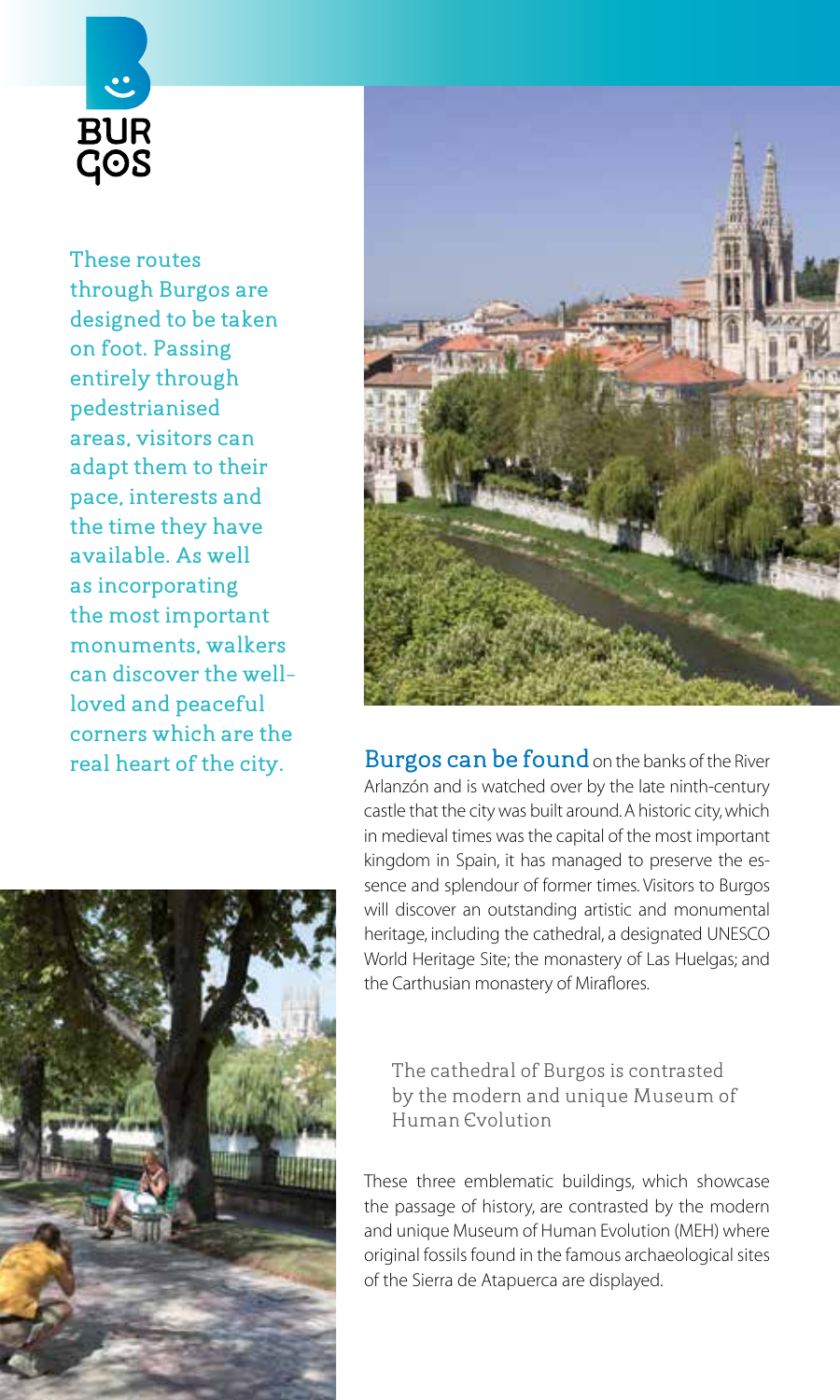#### Introduction 3



Burgos is a modern city, but one that is relaxed and stress-free with its many walks, parks and gardens. It places great importance in culture and retains the walkable small scale of the past. Strongly present in the city are El Cid Campeador, the most famous character in the history of Burgos, and the Route to Santiago, the principal pilgrimage route in Europe, which passes through the city.

## Index of Walks

|           | 1 The Cathedral and its Surroundings4  |
|-----------|----------------------------------------|
| $\bullet$ | 2 Paseo del Espolón and Lower Town8    |
|           |                                        |
| ٠         | 4 The Route to Santiago14              |
| $\bullet$ | 5 The Castle and High Town 16          |
|           | 6 From Las Huelgas to Miraflores18     |
|           |                                        |
| ٠         | 8 Archaeological Sites of Atapuerca 21 |
| ٠         |                                        |



most important Gothic cathedrals in Europe was laid. Bishop Don Mauricio had become familiar with the French style on his trip through Europe searching for Princess Beatrice, the future wife of King Ferdinand III. He proposed that the Romanesque cathedral of Santa María be rebuilt in line with the Gothic architectural trends of the time. Burgos became an epicentre for artists, who filled every corner of the cathedral with a rich variety of sculptures. This diversity earned it the protection of UNESCO World Heritage in 1984. In 2021, the eighth centenary of the cathedral will be marked with a series of activities, organised by the city of Burgos, celebrating cultural activity and the exchange of artistic trends, just like 800 years ago.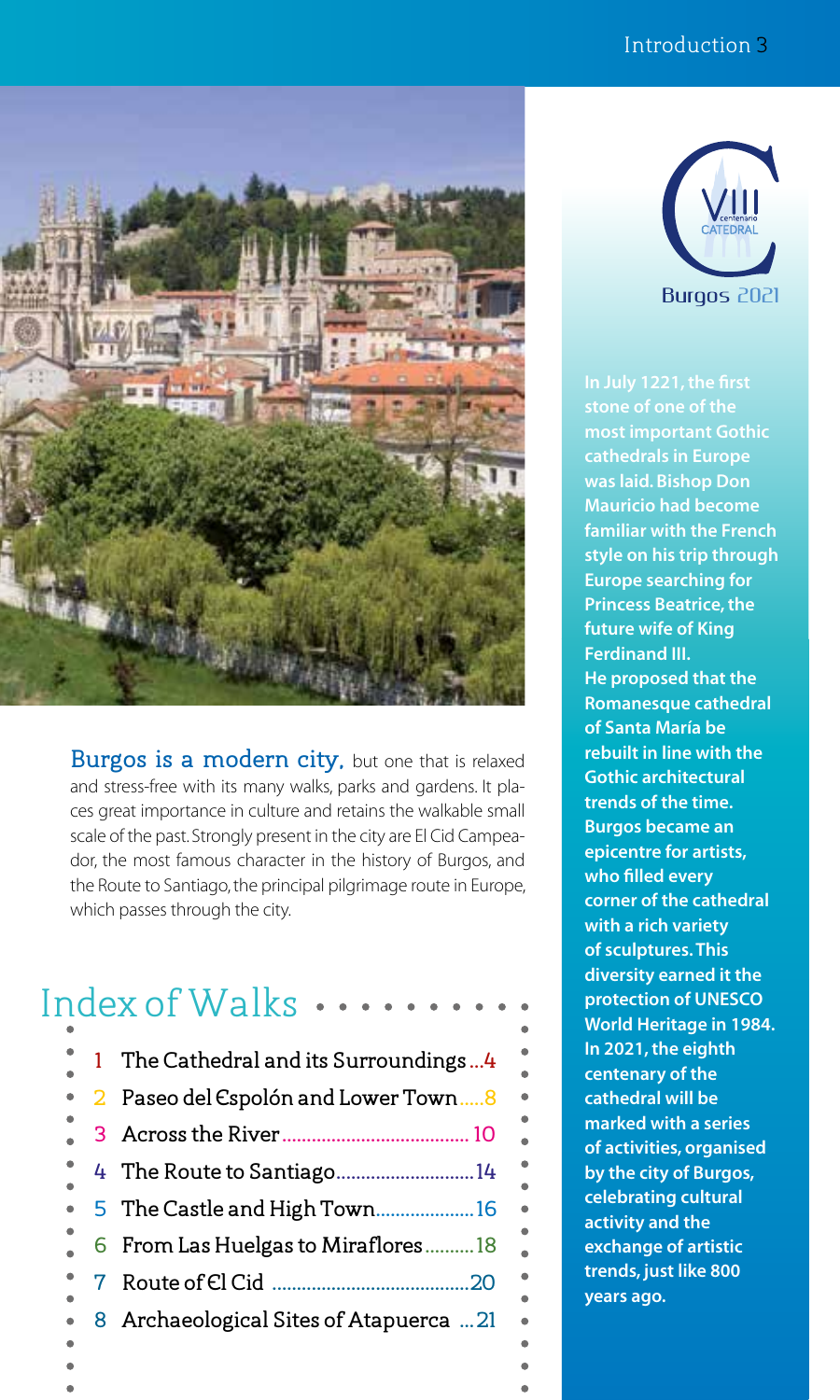

The cathedral of Burgos is considered to be one of the most spectacular examples of European Gothic art. Designated a UNESCO World Heritage Site, its construction follows the artistic models of the French cathedrals of Reims, Amiens and Notre-Dame de Paris. 1



## The Cathedral and its Surroundings



From wherever you are in the old town there is a different view of this harmoniously built, well-restored monument, striking with its elegant spires and unique construction on a hillside. To enter the cathedral, visitors will have to buy a ticket from the ticket office. A guided tour with an audio-guide is also available, providing a brief description of the main chapels.

The cathedral is accessed by the staircase leading to the **Sarmental Gate.** Work on this gate started around 1230. It is the oldest gate in the cathedral and is one of the finest examples of thirteenthcentury stone sculpture in Spain. Worthy of special mention are Christ the Pantocrator surrounded by the evangelists and, in the upper sections of the gable, a rose window with original Gothic stained glass windows and the openwork gallery found above.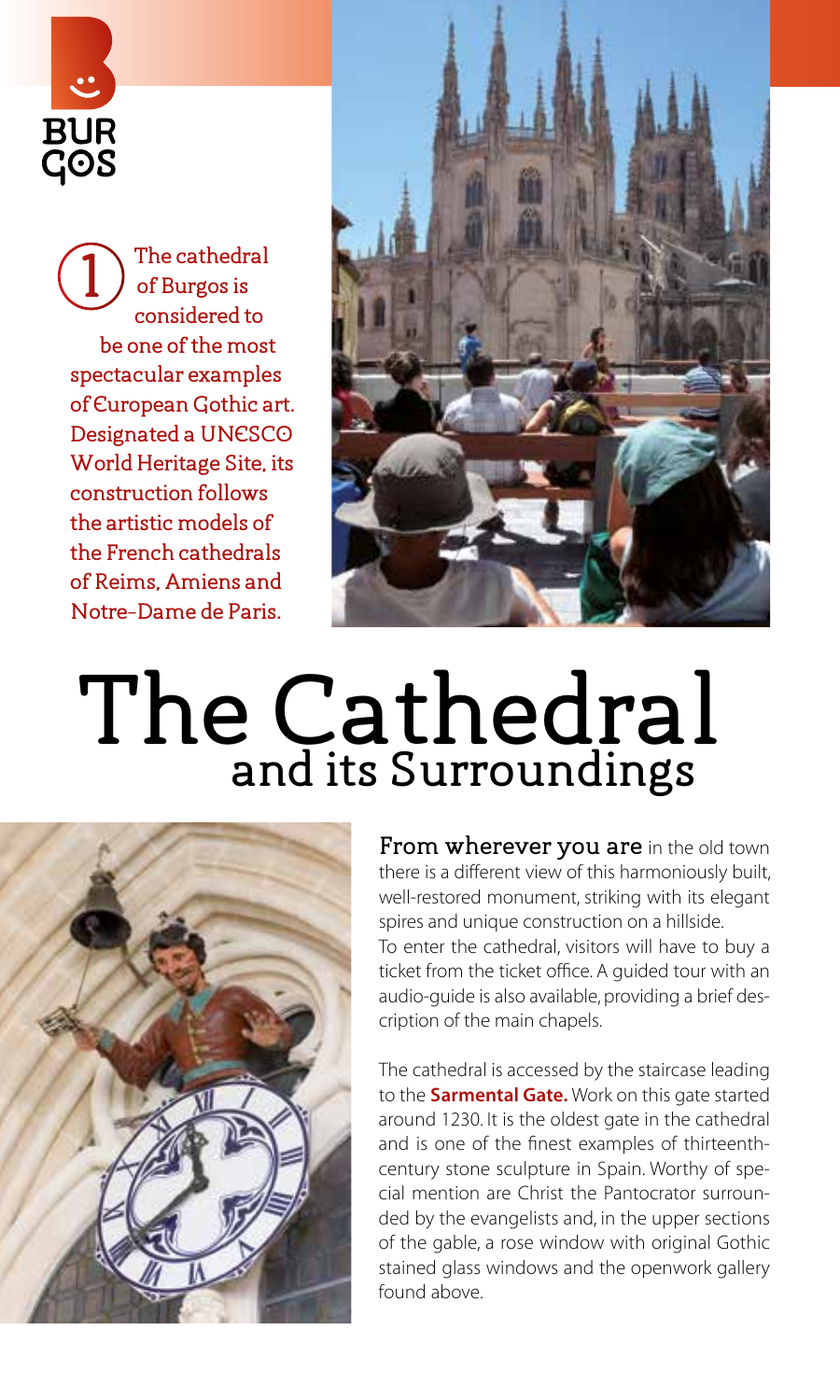Entering the cathedral is an impressive and aesthetically pleasing experience for visitors. Thanks to the restorations of the last few years, the cathedral makes a magnificent impact with its harmonious combination of architectural structures and the decorative elements which have been added over time to the original Gothic building.

With so many beautiful details it is difficult to focus on one single feature

The cathedral has a Latin-cross layout with three naves, a marked transept and an ambulatory at the apse. To this original early thirteenth-century Gothic design, with its clear French influence, a series of funerary chapels, financed by clergy and nobles, have gradually been added.

On visiting the cathedral in the indicated direction, the first essential stopping point is the **chapel of La Presentación.** Built by Juan de Matienzo in the early sixteenth century, it is covered with a striking star-shaped vault.

On arrival at the foot of the cathedral, make sure to look up and watch the mouth of the old **Papamoscas** clock opening with the striking of the hour.



The basic structure is inspired by the purest and most classic French Gothic art: a model of three sections topped with two square towers on the sides, each crowned with bold midfifteenth-century spires, designed by Juan de Colonia.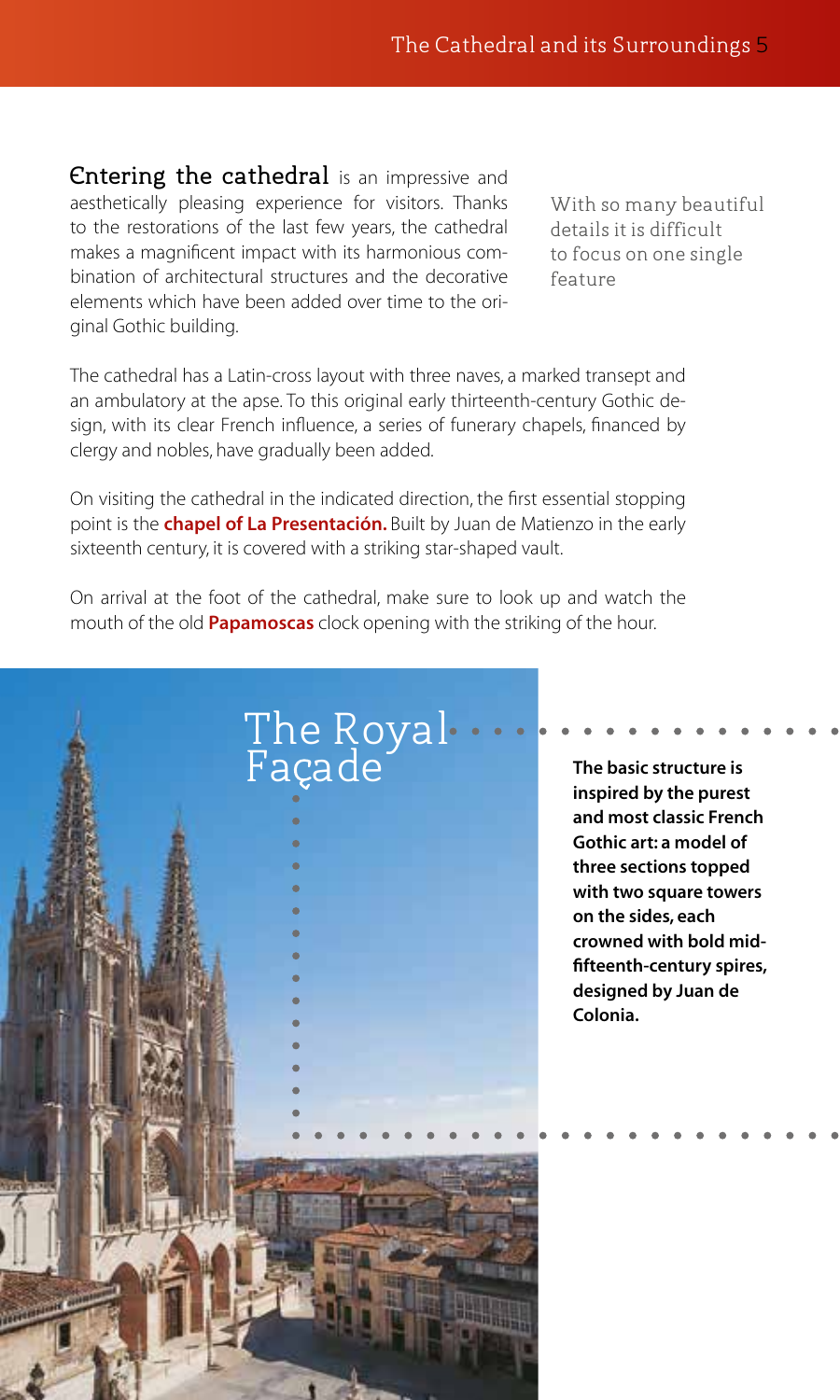

Down the Gospel nave we find one of the cathedral's gems: the **chapel of Santa Ana.** It was built in the late Gothic period by Juan de Colonia. Inside, the late Gothic altarpiece, by the great Gil de Siloé, is simply exquisite. A couple of metres further on we reach the cathedral's transept, where a view of the **Golden Staircase** should not be missed. Designed by the Renaissance architect Diego de Siloé in 1519, the staircase is an attractive solution to the difference in levels between the Coronería Gate and the transept.

Next, we find ourselves being drawn towards the vast, aesthetic beauty of the openwork vault of the **dome**  rising above us. This is the cathedral's beating heart, under which lies the tomb of El Cid and his wife, Jimena. Make sure to admire the Renaissance choir stalls, Roman-style Mannerist main altarpiece, and the artistic grilles that separate the different areas of the naves.

Stopping a moment in front of the spellbinding Mannerist **chapel of la Natividad** we arrive at the ambulatory and what is, without a doubt, one of the structural highlights of the cathedral: the chapel of El Condestable. The visit takes us past notable Renaissance reliefs, sculpted in the **retrochoir** by Felipe de Vigarny. We then leave through the rococo **sacristy.**

The visit continues through the **cloister** – with two stories, adapted to the slope the cathedral is built upon – which is filled with sepulchres and chapels. One of these chapels houses the legendary 'El Cid's Chest'. The next place to visit is the **Cathedral Museum** with its rich collection of sculptures, paintings and precious metalwork. The highlight is a fifteenth-century chalice that comes from the chapel of El Condestable.

Before leaving the cathedral, we can visit an interesting **interpretation centre** in the lower cloister. Here, visitors are provided with a didactic explanation, in the form of models, panels and audio-visual projections, about the architectural, historical and religious evolution of the cathedral.

## Chapel of El **Condestable**



- Built between 1482 and 1494
- on a magnificent scale, it is
- truly a cathedral within the
- cathedral. Its style combines
- Gothic elements with
- early expressions of the
- Renaissance. It has a
- polygonal floor plan and
- a daring vault, with an
- openwork star-shape at its
- centre. It houses valuable
- artistic treasures, outstanding
- examples of which are the
- Carrara marble sepulchre
- $\ddot{\phantom{a}}$ of the Condestables (the
	- Constable of Castile and his
	- wife) and the main altarpiece
	- by Felipe de Vigarny and
	- Diego de Siloé.
-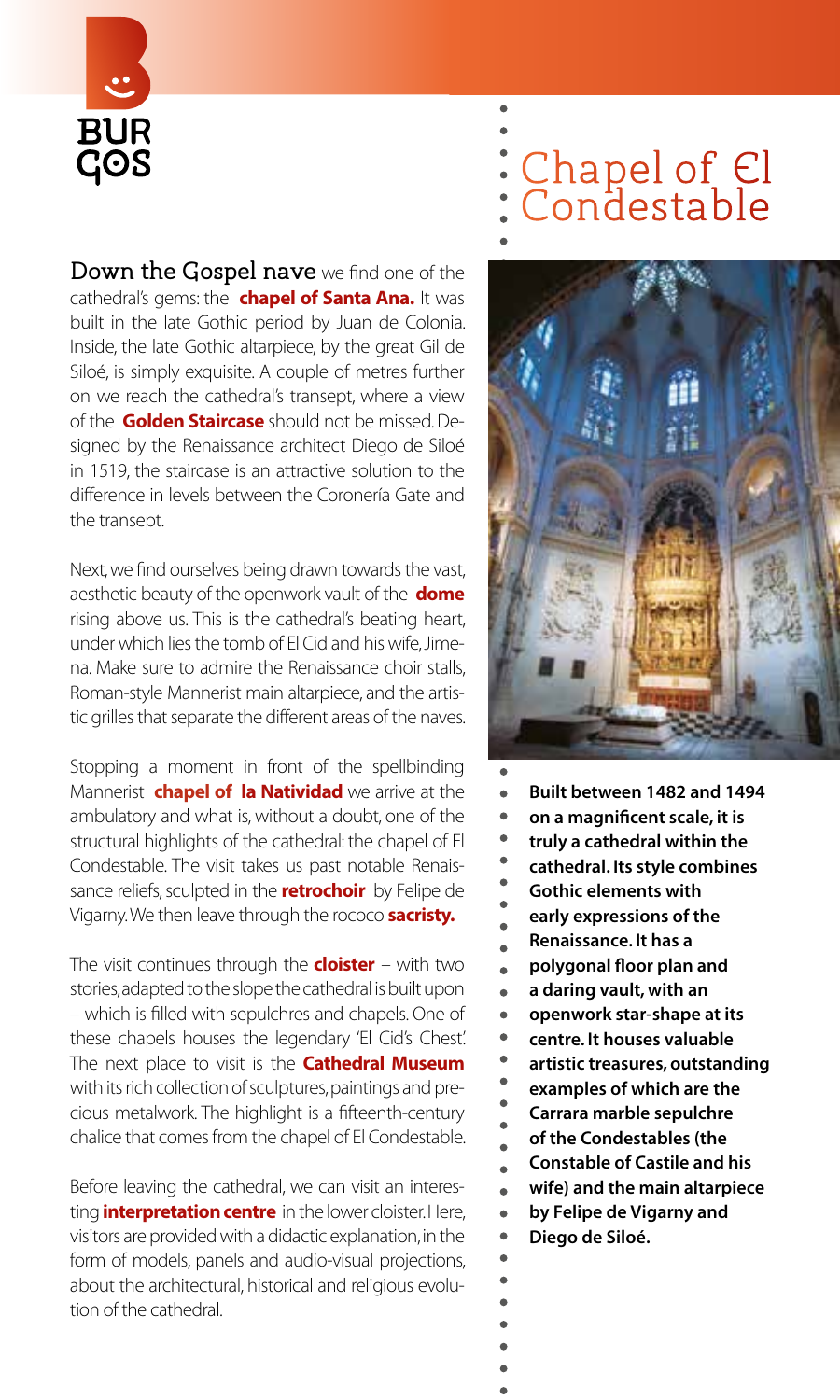**Once outside,** to gain the best view of the cathedral's exterior, we should head to the **Plaza de Santa María.** We are standing in front of the **Royal Façade,** one of the iconic images of European Gothic architecture. Through the Santa María Gate we can access the interior of the cathedral again to discover two chapels, open only for worship: the Baroque chapel of Santa Tecla and the chapel of Cristo de Burgos.

In order to contemplate and photograph the immense building and continue our route, the best option is to take the steps up to the **church of San Nicolás.** Inside, we find a unique gem of Burgos art: an early sixteenth-century stone altarpiece by Francisco de Colonia. It also has an exemplary collection of Hispano-Flemish paintings, among which is an imposing painting of Judgement Day, attributed to Alonso de Sedano.

We continue along the evocative **Calle de Fernán González,** walking in the opposite direction to the Route to Santiago, and very soon reach the **Coronería façade,** opposite the **Palace of Castilfalé.** Although it has been developed to a lesser extent due to the slope, this façade also has three sections topped with an openwork gallery, decorated with statues. The gate, with its elegant representation of the Final Judgement, dates from around 1250. Flanked by mansions emblazoned with coats of arms, the old street of Fernán González leads us to an exceptional viewpoint from which the different levels of the east end of the cathedral can be contemplated. Out of all of them, the magnificent exterior of the chapel of El Condestable stands out with its large coats of arms of the Velasco family.

Descending towards the medieval **Calle Llana de Afuera,**  we then join Calle de la Paloma and find ourselves once again in the **Plaza del Rey San Fernando.**





## Magic Lantern

Supported by four large pillars, the cathedral's spectacular octagonal dome rises above us. Its incredible, openwork, star-shaped vault, dating from the mid-sixteenth century, is a technical wonder of Renaissance art with Plateresque and Mudejar attributes.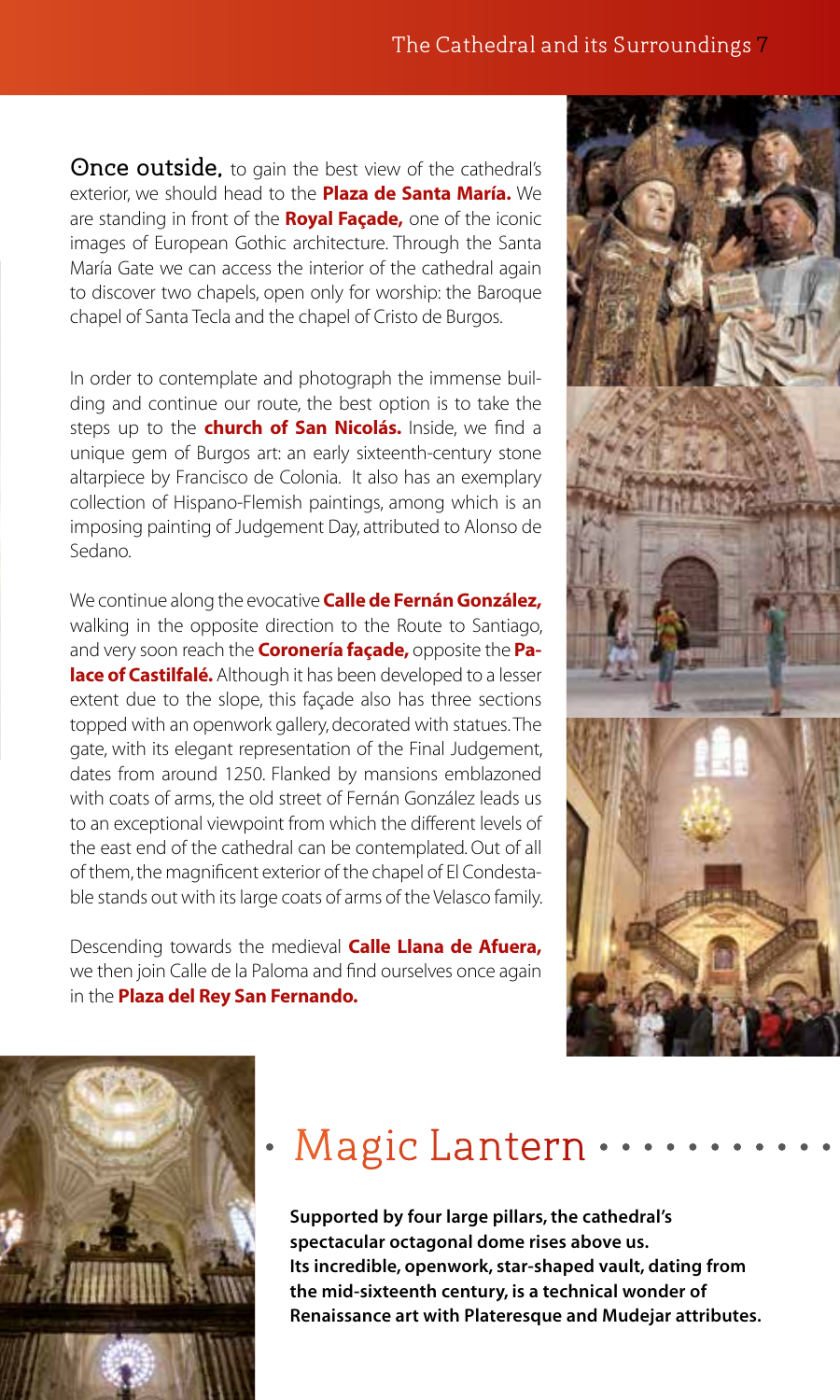

In the shadow of the castle hill and on the fertile plain of the River Arlanzón, lies the lower town of Burgos. The different neighbourhoods and streets, with their alternating medieval, Renaissance and bourgeois attributes, stem from the Plaza Mayor and Paseo del Espolón. The latter, stretching between the bridges of San Pablo and Santa María, is one of the most well-known and beautiful promenades in Spain. 2

**BUR COS** 

### Consulate of **Merchants**

| From the thirteenth century     |  |
|---------------------------------|--|
| until well into the sixteenth   |  |
| century, Burgos merchants held  |  |
| a monopoly over the Spanish     |  |
| wool trade with Flanders.       |  |
| France, England and Germany.    |  |
| These intense international     |  |
| transactions, which made the    |  |
| fortunes of many families and   |  |
| turned Burgos into a capital of |  |
| trade, were overseen from the   |  |
| Overseas Consulate.             |  |
|                                 |  |
|                                 |  |

This route starts at the Gate of Santa María. Built around 1540 by Juan de Vallejo and Francisco de Colonia, it was the city's tribute to the emperor Charles V. Inside, we can visit the Mudejar Sala de Poridad and see an outstanding mural by Vela Zanetti.

> The Paseo del Espolón is an eighteenth-century architectural garden with hints of the French Romantic

Having shown reverence to the Castilian heroes depicted on its façade, it is just a few steps to the renovated **bridge of Santa María** where we can gaze into the crystal-clear waters of the **River Arlanzón.** A surprising wealth of flora and fauna lives on the banks of the river. Mallard ducks, herons, trout and even some otters make it a natural paradise.

#### The best way to feel like a Burgos

local is to take a walk down the **Paseo del Espolón** promenade. The trick is to linger in the shade of the rows of interwoven plane trees that line the main walkway: to observe and be observed. This practice has been taking place uninterrupted throughout the Paseo del Espolón's 200 years of history.

Passing beautiful Modernist houses and the Classical architecture of the **Overseas Consulate** building, we arrive at the Four Kings. In the centre of the promenade, on the upper walkway, we find these four stone sculptures, donated by Charles III that represent figures associated with Burgos.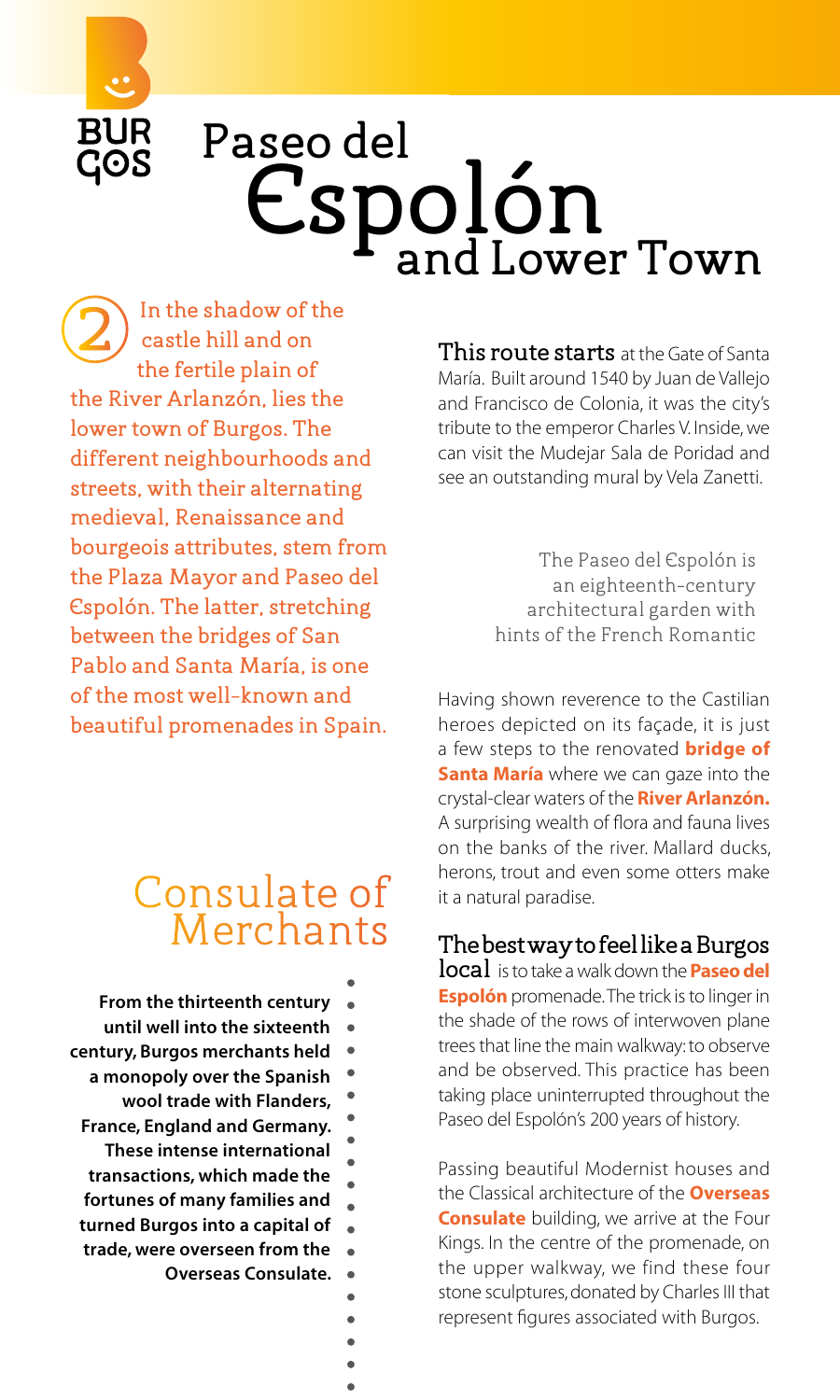

Just opposite, is the Neoclassical **City Hall** building from the late eighteenth century. Passing through its elegant arches we can access **Plaza Mayor.** This large square, with its porticoes and irregular shape, which is presided over by a bronze statue of King Charles III, is still the nerve centre of the city. Walking towards **Plaza de Santo Domingo** – it is worth making a short detour to visit the interesting **Book Museum** – we take the long and narrow Calle del Almirante Bonifaz and Calle de la Moneda. Both streets are filled with elegant, nineteenth-century houses adorned with glazed balconies, a typical feature of the bourgeois houses.

Taking Calle de Santander and passing the wellloved porticoes of Soportales de Antón we arrive at Plaza de la Libertad. Here, we find the **Casa del Cordón,** an authentic gem of Burgos's civil architecture. It was designed in the late fifteenth century by Simón de Colonia and was the abode of the powerful Constables of Castile.

The route continues to the nearby **Plaza del Cid,**  another of the entrances to the Paseo del Espolón, where we find the magnificent nineteenth-century buildings of the Provincial Government and the Teatro Principal. In the centre of the square is a bronze statue by Juan Cristóbal of El Cid Campeador on horseback, which has become the most iconic portrayal of this famous local hero.

From here, after crossing the **bridge of San Pablo,**  which also pays tribute to El Cid, we arrive at the **Human Evolution Complex.**

## A Building with History

- The Casa del Cordón is steeped
- in history. The Catholic Kings
- received Christopher Columbus
- in its luxurious rooms when
- he returned from his second
- $\bullet$ trip to the Americas; Philip I  $\bullet$
- 'the Handsome' died here, the  $\bullet$
- trigger for the descent of his
- wife Joanna of Castile into  $\bullet$
- madness; and importantly,  $\bullet$
- in 1512, the Laws of Burgos
- were written here: the first  $\bullet$
- attempt to grant rights to the  $\bullet$
- Indigenous Peoples of the
- Americas and govern with
- more fairness.

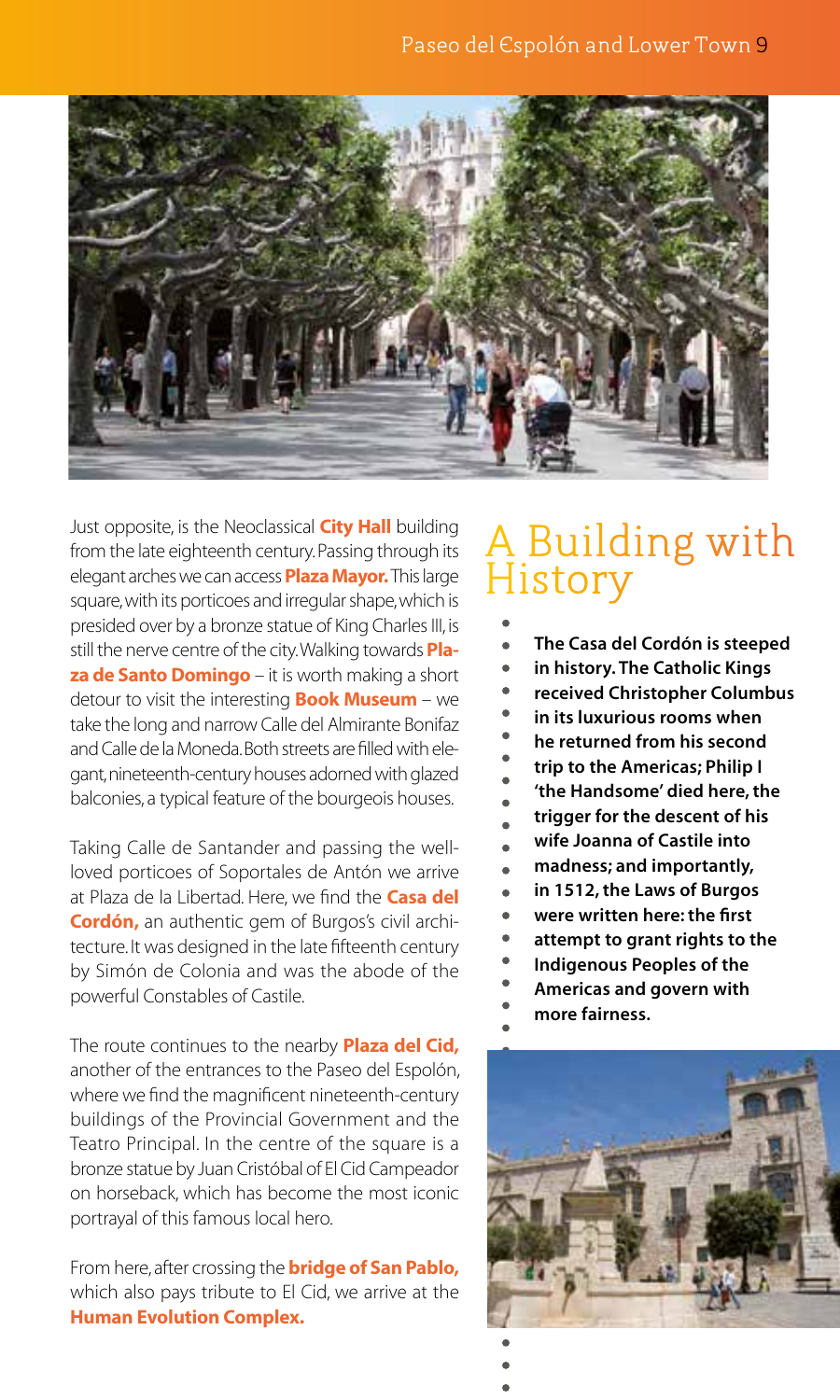# BUR<br>G<sup>OS</sup>Across the River



The Museum of Human Evolution in Burgos has become a reference point for science and tourism at an international level. Anyone who is interested in the origins and evolution of humankind must visit this innovative and aesthetically pleasing space, designed by the prestigious architect John Navarro Baldeweg, to admire and be amazed by original fossils of the first Europeans found in the archaeological sites of Sierra de Atapuerca. 3

The route through the Museum of Human Evolution (MEH) starts next to the striking fountain at the beginning of Paseo de la Sierra de Atapuerca.

From here, there is a panoramic view of the whole of the Human Evolution Complex. Flanked by the National Research Centre for Human Evolution **CENIEH** and the **Burgos Conference Centre** and **Auditorium,** the **MEH** stands out with its well-defined, glass-fronted, cubic forms, joined with a giant, red, intersecting, metal structure.

Two pedestrian ramps – lined with a garden recreating the natural ecosystems of the Sierra de Atapuerca – provide access to the museum's entrance. From the top, there is a unique panoramic view of the leafy banks of the River Arlanzón and the historic city centre, presided over by the unmistakable cathedral.

#### The first thing that comes as a surprise

in the Museum of Human Evolution is its enormous, open-plan interior. Fast becoming an icon of Spanish contemporary architecture, Juan Navarro Baldeweg's project succeeds in scaling up the space to immerse the visitor in a vast and carefully planned museum environment.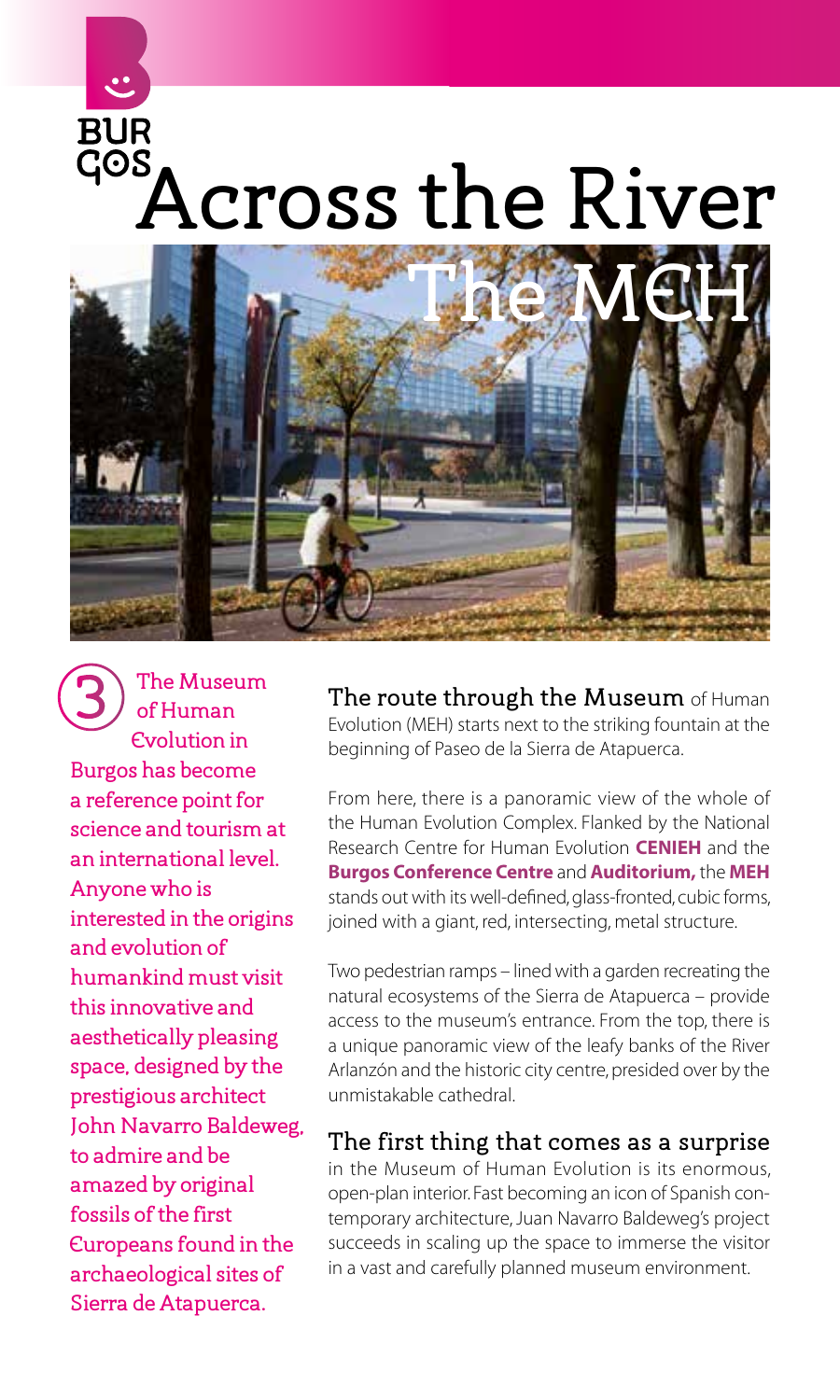

The visit of the MCH starts on the lower ground floor. Here, there are four large capsules that recreate the atmosphere and forestry ecosystem of the Sierra de Atapuerca over the four seasons of the year. Inside two of these large structures, original fossils of hominids discovered over the years at the archaeological sites of Atapuerca are exhibited in an

evocative and dimly lit environment especially created for this purpose. There is also an outstanding red quartzite biface stone tool, which is almost half a million years old and is known as 'Excalibur'. This tool is considered to be part of the first funerary offering in the history of humankind.

In the MEH we can find the remains of our earliest-known European ancestors

On the higher floors of the museum, visitors can discover, in a fun and didactic way, how humankind's presence in Europe has been traced back over one million years. Also, visitors are invited to reflect upon the processes of evolution and the future of humankind as a species.

## The MEH's Treasures



In pride of place in the museum, original hominid fossils from the Sierra de Atapuerca are exhibited that recreate the magic of the archaeological sites. These include the remains of the Homo antecessor, a recently discovered species, which is over one million years old and considered to be the first European; and numerous discoveries of Homo heidelbergensis found at Sima de los Huesos, among which skull No 5, known as 'Miguelón', is particularly noteworthy.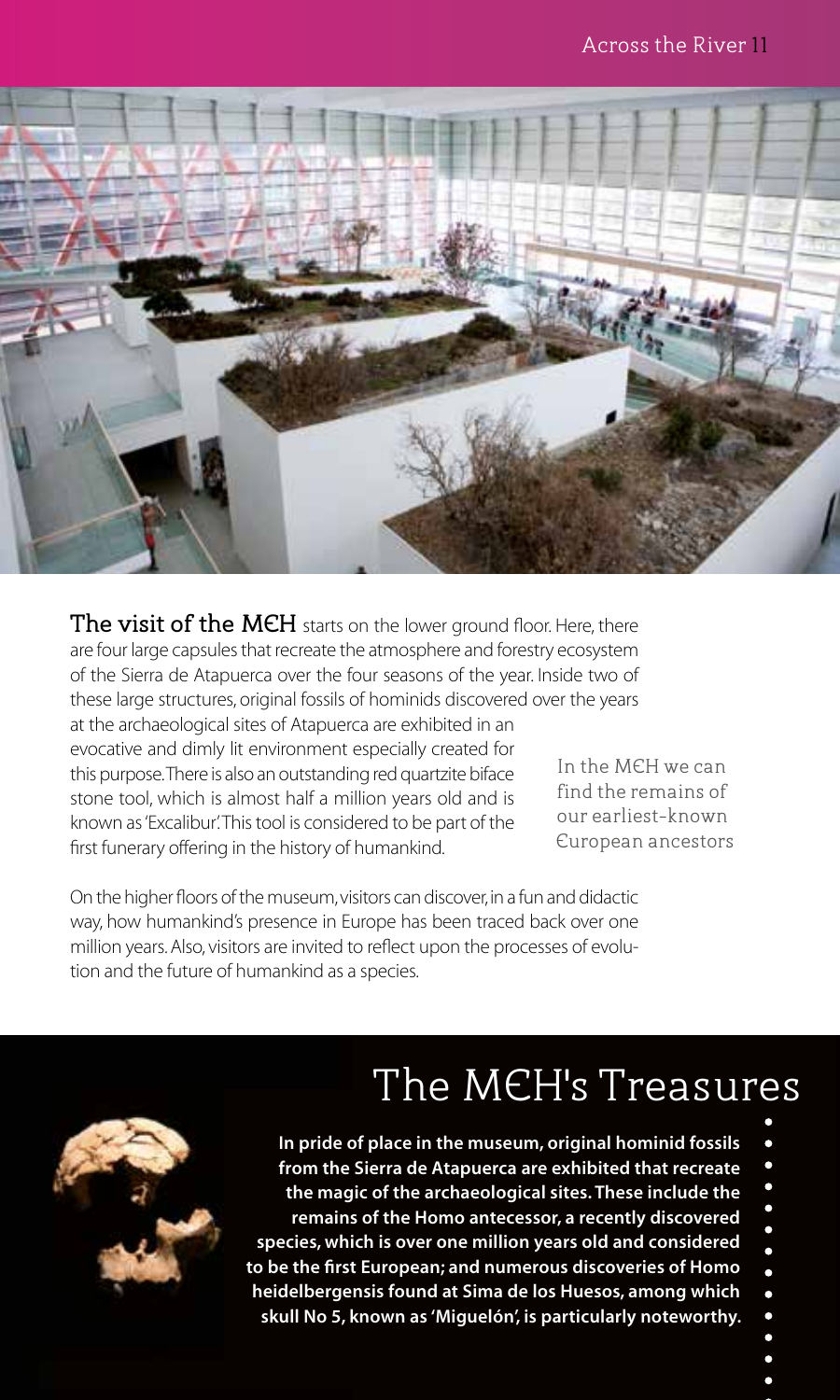

## Tribute to Darwin

The MEH has paid tribute to scientific reason and research in its efforts to discover the origins and evolution of the human species. This appreciation is personified in Charles Darwin, father of the theories of evolution, but we must not forget other researchers like the Spanish scientist Santiago Ramón y Cajal who established the foundations of neuroscience and the study of the human brain.



The MCH's collections include, along with many other fascinating objects: a meticulous replica of the HMS Beagle in which Charles Darwin made his scientific journey to establish the foundations of his theory of evolution; an innovative brain installation, made with electric cables by the renowned artist Daniel Canogar; and some striking sculptures of the main hominids throughout evolution, made by the French sculptor Elisabeth Daynès, which are so realistic that you almost expect them to start talking.



## Shuttle bus to the Sierra de Atapuerca

It is also possible to do a combined visit of the MEH and the archaeological sites of the Sierra de Atapuerca using the shuttle buses from the museum, especially provided for this purpose. On certain days the visit to the Archaeological Park of Atapuerca is also included.

**Information and booking: 902 024 246 and www.museoevolucionhumana.com**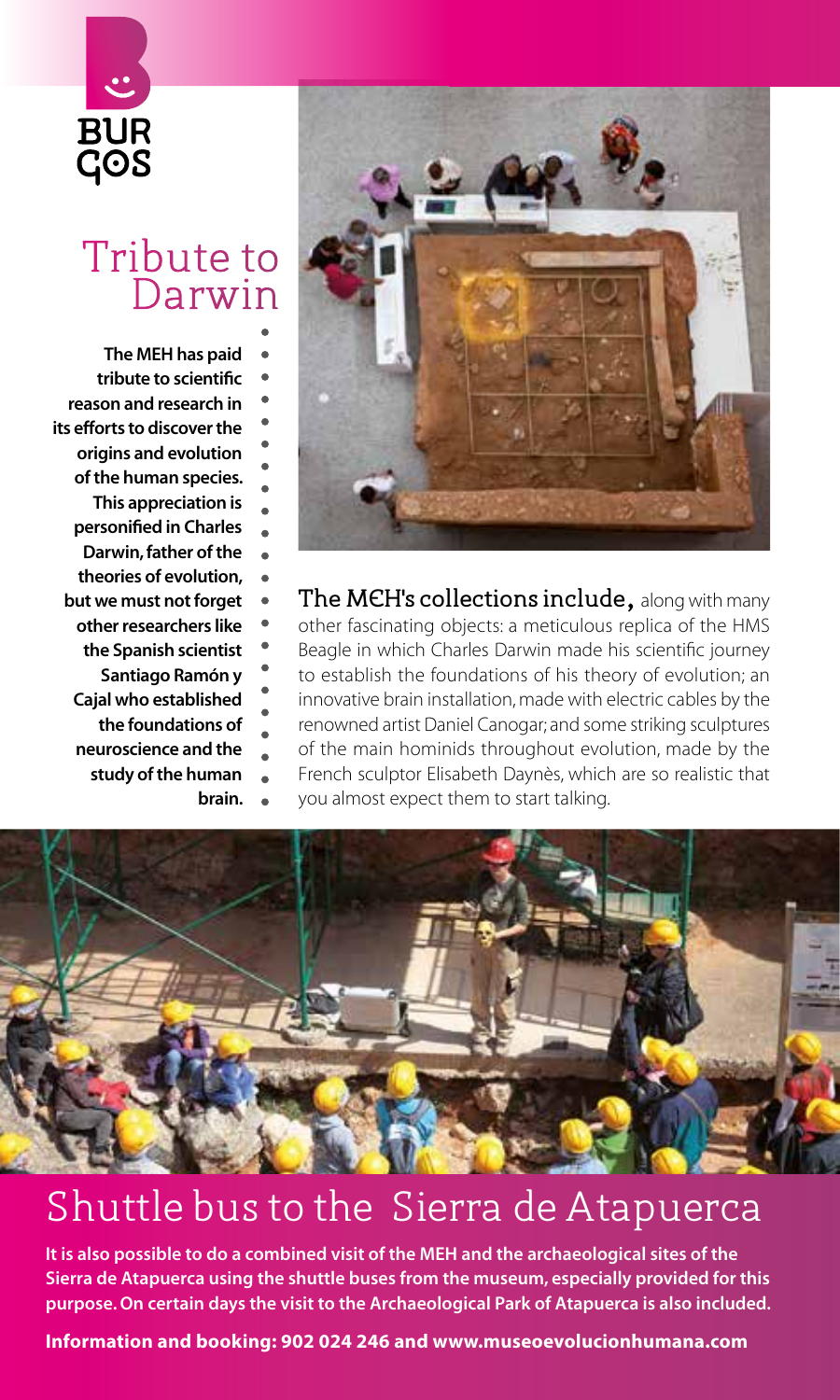

Once the visit to the Museum of Human Evolution is complete, we can walk to a series of monuments and points of interest located on the same side of the River Arlanzón. The first stop is at the start of **Paseo del Espoloncillo** and at the foot of the **bridge of San Pablo,** which is decorated with eight large sculptures related to the life of El Cid. From here we gain one of the most spectacular views of the city.

### Walking down Calle de San Pablo,

we soon meet the crossroads with Calle de la Calera, a street that has managed to preserve its majestic past with its Renaissance houses that today hold the **Museum of Burgos.** On this side of the river we can also discover other interesting buildings in the same style such as the **hospital of La Concepción,** the **church of San Cosme** and the **Cardenal López de Mendoza High School.** These buildings showcase the economic and demographic development that Burgos went through during the second half of the fifteenth century and the first decades of the following century. During this period the city expanded over the plain of the River Arlanzón.

## Museum of Burgos

- 
- The museum can be
- accessed from the bustling
- Calle de Miranda, well-
- known to many visitors
- because of its proximity to
- the bus station.
- Made up of the Renaissance
- houses Casa de Miranda,
- de Angulo and de Melgosa,
- it is worth visiting merely
- for a glimpse of the inner
- courtyard which is a prime
- example of the Classicism
- of the period. Once inside,
- it is a pleasure to wander
- through the rooms which
- are both modern and
- didactic. Here we can find
- items like the luxurious
- Santo de Domingo de Silos
- funeral urn, archaeological
- findings from the ancient
- Roman city of Clunia, and El
- Cid's sword 'Tizona'.
- 

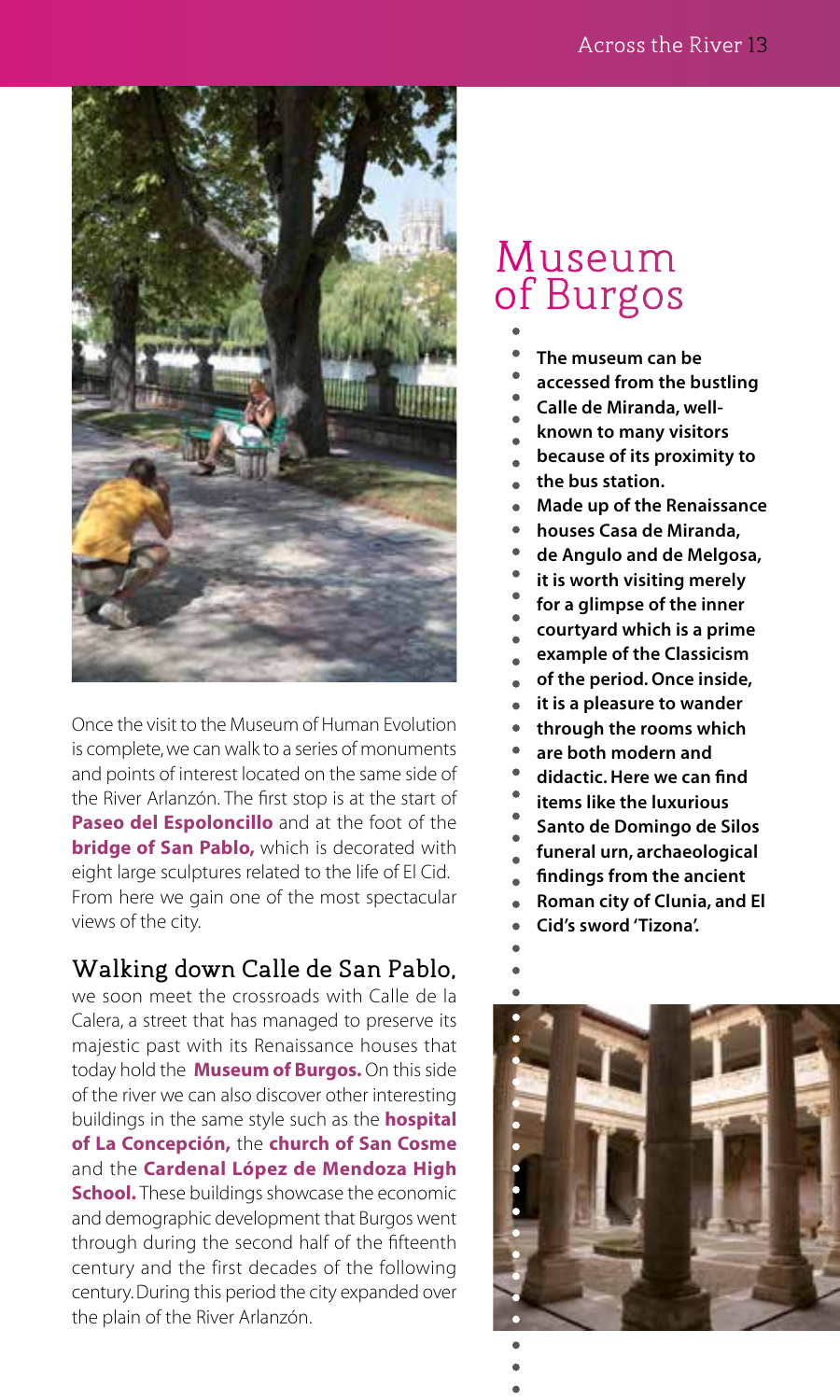

## Church of  $\frac{101}{101}$  San Gil  $\frac{4}{4}$

Surrounded by walls and with modestlooking façades, the interior of this church holds an exquisite and refined artistic wealth. A series of funerary chapels, financed by wealthy merchants, open off the three naves and transept of the church. A real architectural gem is the chapel of La Natividad, built in the mid-sixteenth century by Juan de Matienzo which, as well as being covered by a spectacular openwork, octagonal, star-shaped vault, also has a beautiful altarpiece by Felipe de Vigarny.



## The Route to Santiago

Burgos is one of the key locations for gaining an understanding of the Route to Santiago as it makes its way through the Iberian Peninsula. This pilgrimage route shaped Burgos's history and urban development for several hundreds of years. All the religious centres, including the cathedral, revolved around the activities of the pilgrims. Furthermore, its 35 hospitals turned Burgos into a hospital city par excellence in Europe.



Without the need to go all the way to Santiago de Compostela, you can walk one of the most interesting urban stretches of the route. The best place to start is in the **Plaza de San Juan**, a wide, urban space and the location of the **monastery of San Juan,** which houses the museum of the painter Marceliano Santamaría; the former hospital of San Juan, currently a cultural centre; and the **church of San Lesmes,** a notable example of late fifteenth-century Burgos Gothic architecture.

On completing the previous route, the best way to access Plaza de San Juan from the MEH is to cross the River Alanzón over the modern Evolution footbridge and then take the pedestrianised Calle de San Lesmes which follows the River Vena.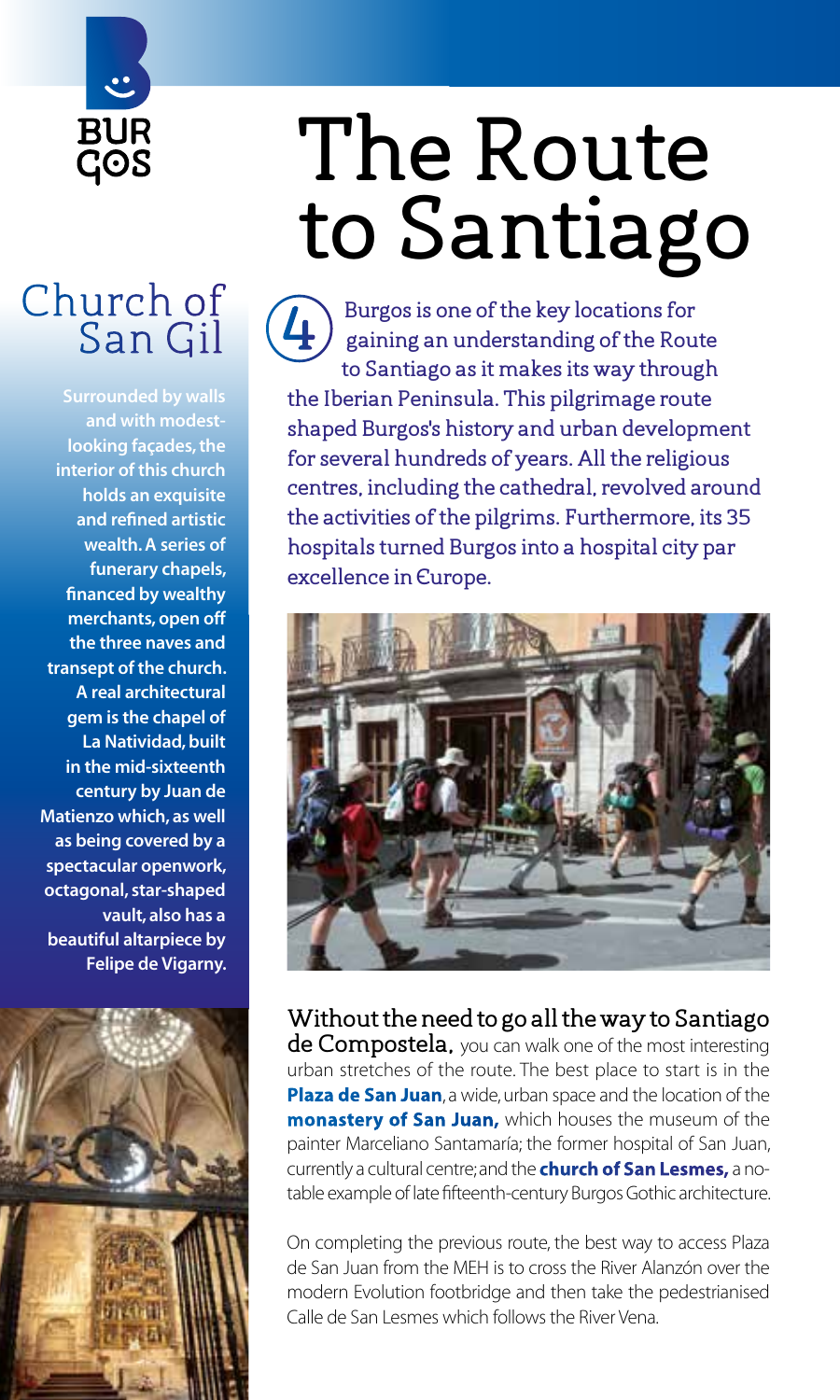After crossing the medieval bridge over the River Vena, we pass through the **Gate of San Juan** and reach the long **Calle San Juan.** Following the scallop shells that mark the Route to Santiago, we pass very close to the Baroque **church of San Lorenzo** which lends its name to one of the main gastronomic streets of the historic city centre. Also nearby is the **Palace of Capitanía,** nowadays the **Military History Museum.**

Taking **Calle Avellanos** – down which there are many examples of the typical white-framed, glazed, wooden balconies – we reach **Calle de San Gil.** Taking a right, it leads us to the church of the same name. If we take a left, we will reach **Plaza de Huerto del Rey,** which is popularly known as **Plaza de la Flora,** because of the statue of this pagan goddess who presides over the elongated square from the top of a fountain. A unique view of the cathedral can be enjoyed from this square.



Burgos municipality pilgrims' hostel is one of the best hostels in Europe

The Route to Santiago continues straight along **Calle Fernán González.** There are still a few traces of the medieval splendour that once characterised this stately street, for example, the Renaissance manor house **Casa del Cubo,** which today is a pilgrims' hostel. After passing Plaza de los Castaños, the route takes us towards the cathedral, providing us with another unique view.

### The Rest of the Route

- - After leaving the
	- cathedral and the
	- church of San Nicolás
	- behind, the Route
	- to Santiago passes
	- close to the Gate of
	- Fernán González,
	- the monument
	- to El Empecinado
	- (the 'Undaunted', a
	- military leader in the
	- Peninsular War) and El
	- Solar del Cid. We then
	- reach the Mudejar Gate
	- of San Martín, which
	- marks the boundaries
	- of the historic and
	- walled city centre.
	- By taking Calle del
	- Emperador and Calle
	- de Villalón we can walk
	- down to the bridge
	- of Malatos to cross
	- the River Arlanzón.
	- In the shaded park
	- of El Parral, it is easy
	- to find the chapel of
	- San Amaro and the
	- hospital of El Rey, with
	- its Renaissance façades
	- that house various
	- departments of the
	- University of Burgos.

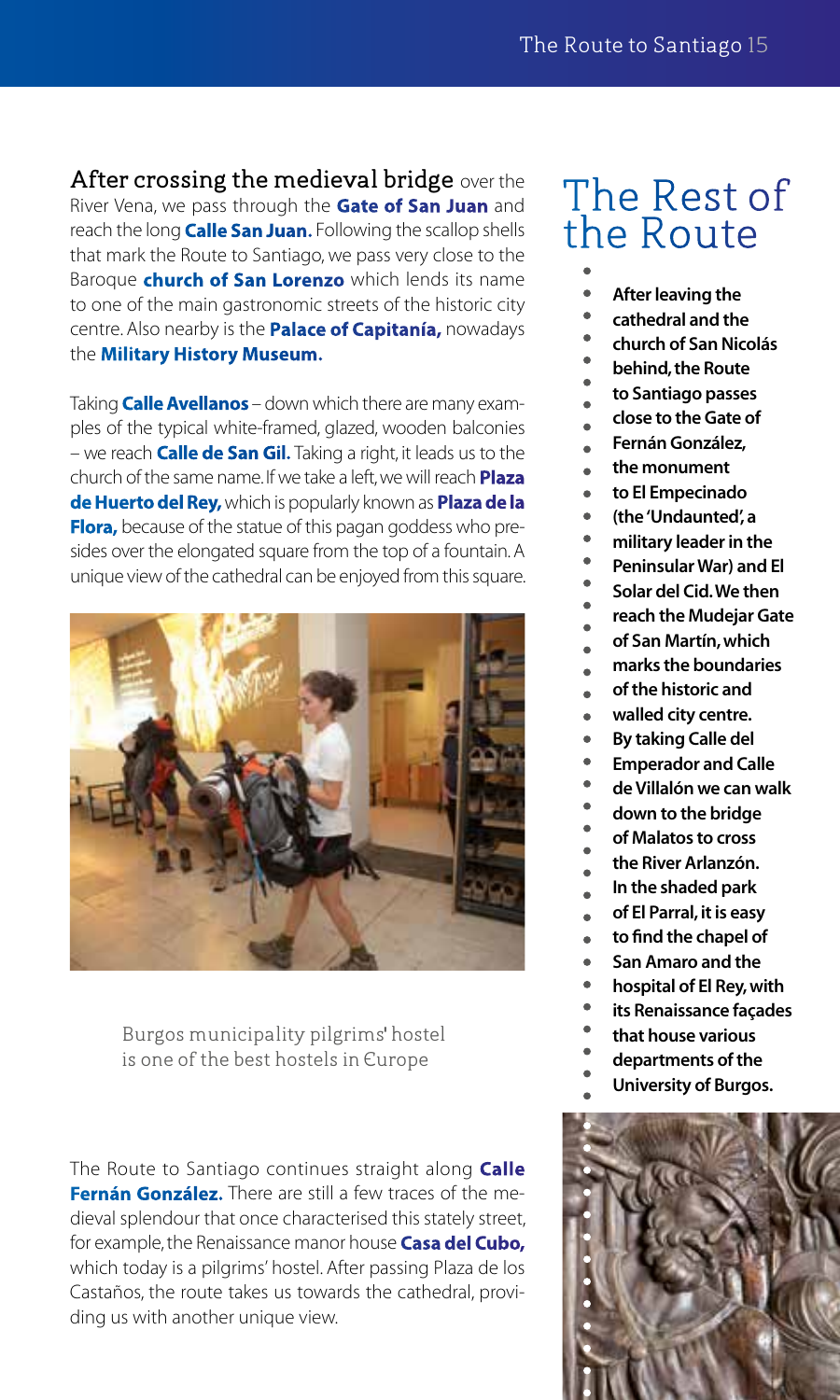

## The Castle and High Town



### An Architectural **Contrast**

In a very short space of time, Burgos's Contemporary Art Centre (CAB) has become both a contrast to and an important part of the architectural heritage of Burgos's historic centre. Next to the church of San Esteban and at the foot of the castle hill, the CAB's innovative three structures look out over the city and create a bold viewpoint. The Contemporary Art Centre specialises in the most up-to-date art from both national and international artists. There is a varied programme of cultural activities and a remarkable collection of contemporary art.



According to medieval historical records, the Castle of Burgos was founded in 884 by the Count Diego Porcelos to strengthen the defensive line of the Arlanzón. Over subsequent centuries, it became an important fortress, but numerous sieges reduced it to ruins. Following a successful restoration, it is now an attractive and educational place that cannot be missed.

We start this walk by retaking the Route to Santiago next to the restored pilgrims' hostel on Calle Fernán González. We can first take the public lift from the courtyard of the pilgrims' hostel to save ourselves the steep climb to Calle Hospital del los Ciegos. In front of us are ramps and two escalators that take us up to the **CAB.**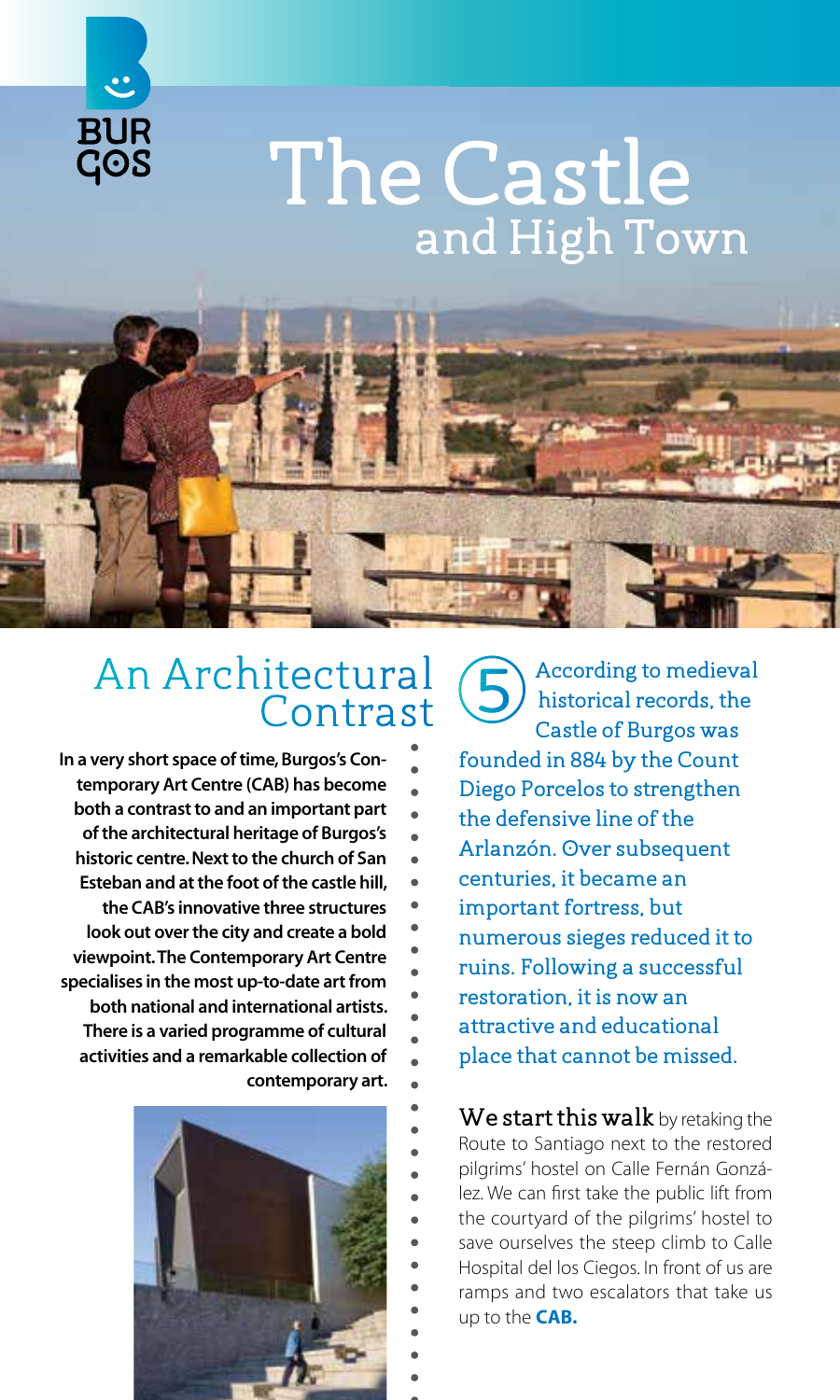

Our next visit is to the **church of San Esteban,** an interesting Gothic church built in the thirteenth century with a beautiful façade which is characteristic of this period. Inside, it has three narrow naves decorated by the best artists of the period, and it also houses the **Altarpiece Museum.** In the museum, altarpieces and other artistic gems from different parts of the province can be admired. The sixteenth-century altarpiece from the town of Castrillo Mota de Judíos is particularly exceptional.

Before taking the steps that lead up to the castle, we can take a look at the nearby fourteenth-century **Gate of San Esteban** which forms part of the old Burgos walls and was built in a Mudejar style. Walking up through the dense mass of trees covering the slopes of **castle hill** and enjoying the spectacular views of the historic city centre, presided over by the cathedral, we arrive at the **castle viewpoint** without too much effort. It is worth stopping a moment here to enjoy some of the best views of the city and the landscape that surrounds it. The cathedral and the church of San Esteban dominate the foreground, while in the background it is possible to make out the peaks (almost always snowy) of the Sierra de la Demanda, where the source of the River Arlanzón is located.

A bit higher up, we come across the ruins of the former **castle,** 

An unforgettable experience is visiting the castle's deep medieval well founded by Count Diego Porcelos in 884, around which the city of Burgos was built. There is a **museum** that narrates the castle's powerful story, with optional visits to mysterious **tunnels** and a 62-m-deep medieval **well.** Built from limestone and flanked by a spiral

staircase which was used for access, the well is considered to be one of the most significant feats of medieval Spanish engineering. Built between the twelfth and fourteenth centuries, its purpose was to supply the castle's occupants with water, especially during the frequent sieges.

## The Walled City

In former times, Burgos was completely surrounded by walls. The best-preserved remains date from between the thirteenth and fourteenth centuries and can be found in the neighbourhood of San Esteban with its majestic Mudejar-style Gate of San Esteban, and on Paseo de los Cubos, where a large section of the wall is still standing, as is the Mudejar Gate of San Martín, which is built out of stone and bricks

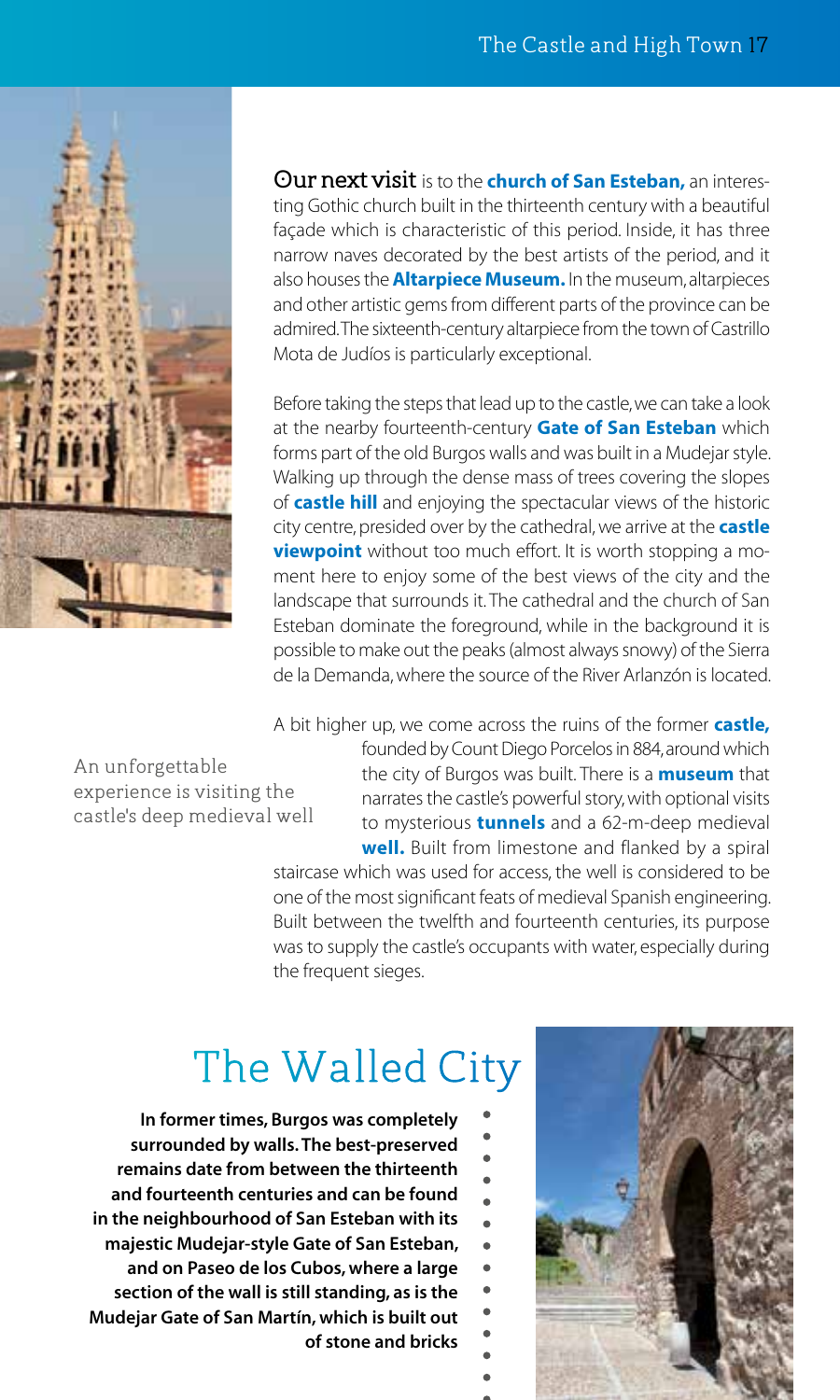## BUR From Las Huelgas to Miraflores

### Museum of Medieval Cloth

This is one of the most significant and unique museums of cloth in the world. Its significance lies in its magnificent collection of twelfth and fourteenth-century clothing, conserved in the tombs of the royal pantheon. Taffetas and silk brocades adorned with rich gold and silver silk threads are the main composing elements of the aljubas (a Moorish garment with long sleeves, tied at the waist), robes and cloaks for both men and women.

Joined together by the leafy parks of La Isla, La Quinta and Fuente del Prior that line the River Arlanzón as it crosses the city, stand the other two monuments that are crucial to an understanding of the art and history of Burgos: the monastery of Las Huelgas Reales and the Carthusian monastery of Miraflores. Although they are a bit further away from the city centre, they are easily accessed on foot or by bus. 6

The monastery of Las Huelgas Reales was founded in 1187 by King Alfonso VIII as a royal pantheon for his illustrious lineage. The originality of this Cistercian monastery lies in the fact that inside, typical elements from Christian art are to be found alongside, and in perfect harmony with, some of the best-preserved structures of Muslim origin found in Spain. The main places of artistic interest are the church, the chapter room, the two cloisters (Romanesque and Gothic) and the **Mudejar chapel of Santiago.**

Before entering the monastery, we should contemplate the façade which provides a clear idea of the usual interior layout of Cistercian monasteries. The juxtaposition of the different volumes of the three long naves, the transept with its gables and the tower that presides over the monastery creates a striking impression.

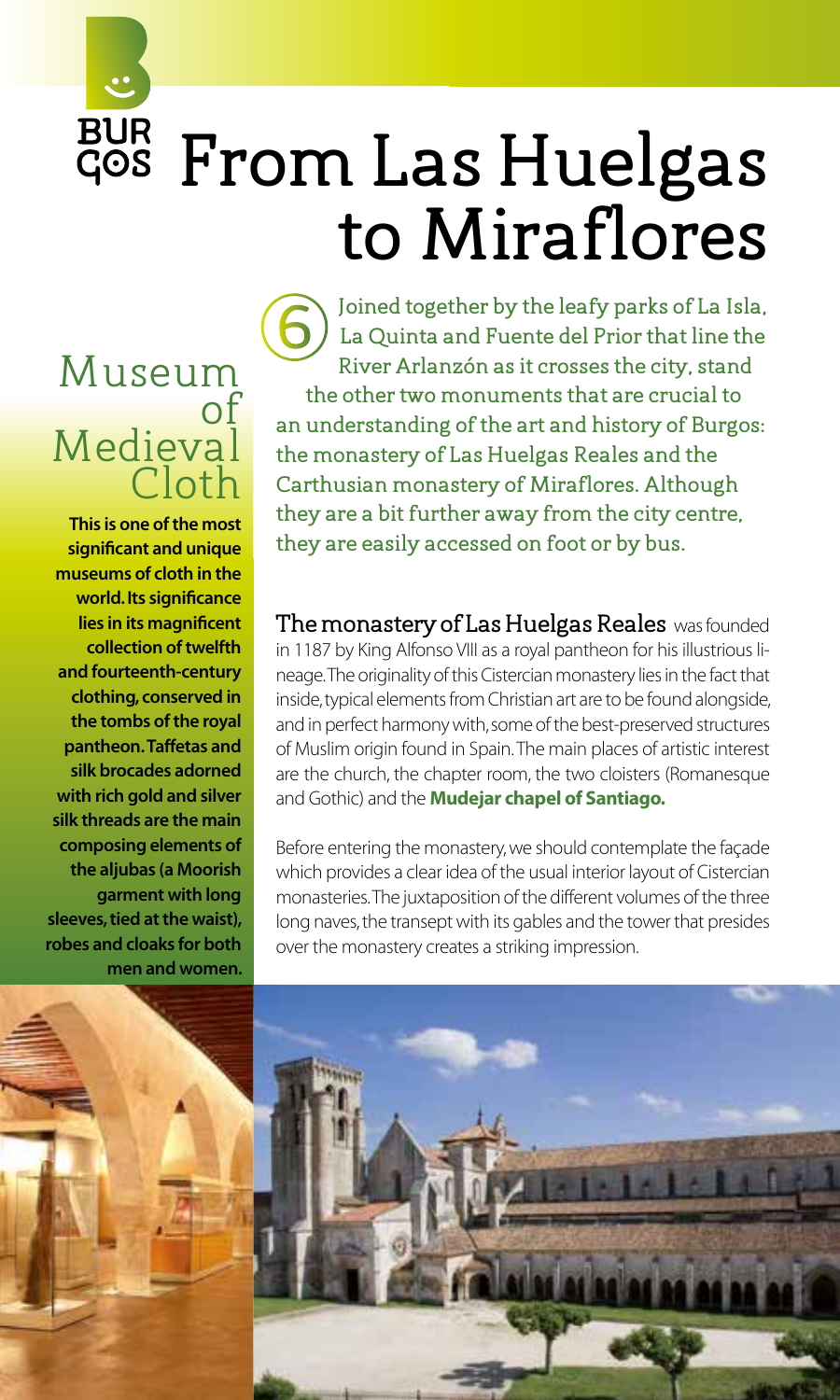#### From Las Huelgas to Miraflores 19

After going to the ticket office, run by Patrimonio Nacional, the national heritage body that maintains the monastery, we can make our way through the different parts of the guided tour: **the church and royal pantheon,** with its highlight of the double sarcophagus in which the monastery's founders are buried; **the chapter room,** considered a gem of Spanish Cistercian art; and the **Romanesque cloister,** known as **'Claustrillas'** with its chapels of **La Asunción and Santiago,** containing striking elements of Hispano-Muslim art.

The Carthusian monastery of Miraflores is one of the most significant late Gothic monuments in Europe. Its church was built as a pantheon by King John II of Castile. In 1454, Juan de Colonia started work on this masterpiece building, financed by Queen Isabella 'the Catholic', which contains the work of the most important artists of the period: Simón de Colonia, Gil de Siloé, Juan de Flandes and Pedro Berruguete, among others.





After admiring the narrow and modest exterior, we can enter inside. Here, there is a single, elongated nave covered with a ribbed vault. It is laid out according to the usual architectural model of a Carthusian church.

When Gil de Siloé finished the monastery's **altarpiece** in 1499, this sumptuous space was complete, and it became a reference point for late-Gothic architecture in Europe. The main theme of the altarpiece – decorated with gold brought back from Christopher Columbus's second trip to the Americas – is an imposing crucifixion.

Also of exceptional artistic quality are the **alabaster sepulchres**  of the monarchs John II of Castile, Isabella of Portugal and the brother of Isabella 'the Catholic', Prince Don Alfonso. These were also sculpted by Siloé and can be found in the centre of the apse of the Carthusian church.



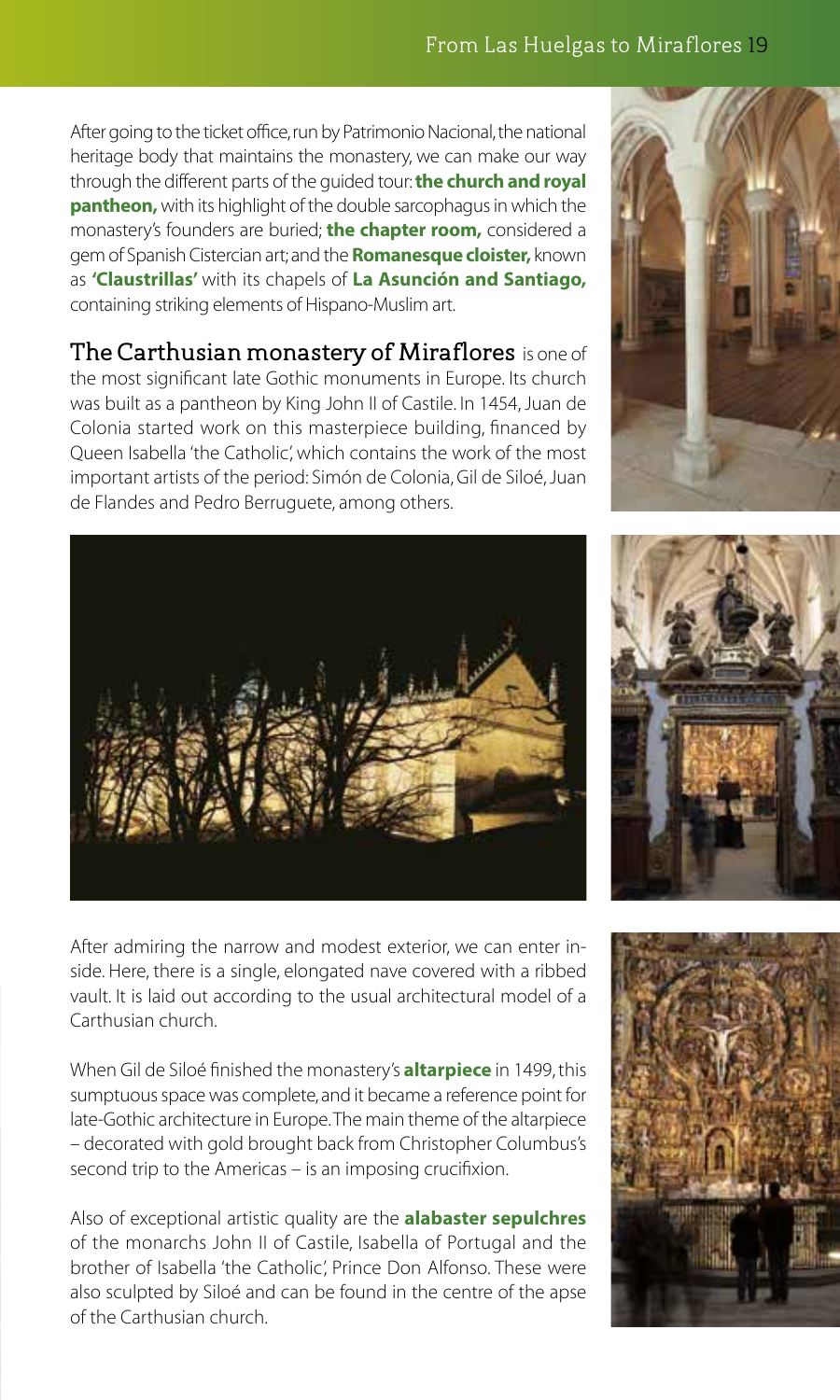

In Burgos, traces of El Cid Campeador, the most famous character from the city's history, are still just as present and the city is one of the key landmarks of the Route of El Cid, along with the nearby Vivar del Cid and the monastery of San Pedro de Cardeña. Each day there are more and more visitors who decide to embark on this innovative and adventurous cultural itinerary that reaches the east coast of Spain. 7

## Vivar del Cid

- The start of the Route of El Cid, this village has a former monastery of Saint Clare's nuns and a monument paying tribute to Rodrigo Díaz de Vivar.
	- Vivar del Cid is located on the banks of the River Ubierna and
		- - well-known for being the
		- birthplace of this legendary .
			- Castilian hero in the mid
				- eleventh century.





## Route of El Cid

#### Burgos is full of El Cid landmarks

that remind us of the presence, whether mythical or real, of Rodrigo Díaz de Vivar. The highlights of the walk are **El Solar del Cid** (where legend has it El Cid's family house was located), the **church of Santa Águeda,** the **cathedral** (in which his remains are buried), the **Gate of Santa María,** the **monument** on the banks of the River Arlanzón, the **bridge of San Pablo** and the **statue of El Cid** on horseback that presides over **Plaza del Cid.**

The monastery of Cardeña will be associated with the legendary figure of El Cid forever. Located a dozen kilometres from Burgos and also of legendary fame, the monastery was restored in 899. A short time afterwards, favoured by the first Counts of Castile, it was converted into an influential and stately religious centre. El Cid is evoked in the tower of Doña Jimena; in the assumed resting place of Babieca, El Cid's most famous steed; and in the Baroque chapel that housed the mortal remains of the hero, until they were transferred to Burgos in the nineteenth century.

**www.caminodelcid.org**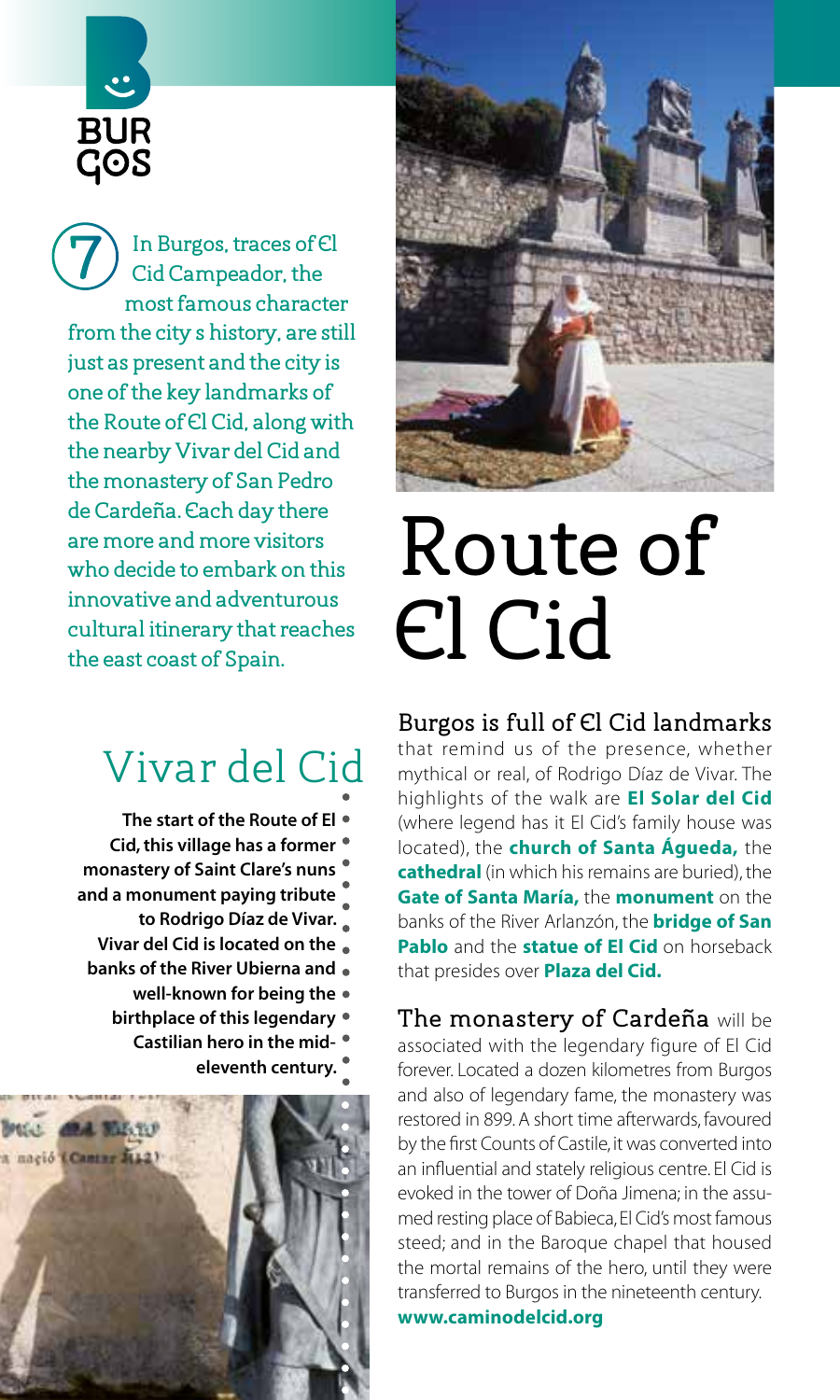## Atapuerca Archaeological Sites of

Burgos is extremely fortunate because of the fact that a mere 15 kilometres from the city centre lies one of the most famous and significative prehistoric archaeological sites in the world. Thanks to the work of a select group of researchers, the Sierra de Atapuerca – designated a UNESCO World Heritage Site – has become an international reference point for the study of human evolution. Furthermore, the fossils that have been found can also be visited in the Museum of Human Evolution, in Burgos. 8

The Sierra de Atapuerca is a hill formation covered with a dense holm oak forest that can be found 15 kilometres to the north-east of Burgos and upstream along the River Arlanzón. Under the surface, it has an endless number of cavities in which a number of archaeological sites have been identified, filled with many archaeological and paleontological remains. Today these can be visited in the three main sites of Atapuerca that are open to the public: Sima del Elefante, Galería and Gran Dolina.

In Sima de los Huesos, numerous remains of Homo Heidelbergensis, have been found, from 500,000 years ago, just like in Gran Dolina and Sima del Elefante, where fossils of Homo antecessor, a species that lived one million years ago and can be considered as the first European, have also been discovered.

The guided tour of the Sierra de Atapuerca focuses on the archaeological sites of Trinchera del Ferrocarril. To take the tour, make sure to book in advance and go to the meeting point at the Archaeological Site Access Centre (CAYAC) in Ibeas de Juarros, or at the Experimental Archaeological Centre (CAREX) in Atapuerca. The scientific importance of the settlement and the professional manner of the guides provide an unforgettable experience.



It is possible to do a combined visit of the MEH and the archaeological sites of the Sierra de Atapuerca

### Visits to the archaeological Sites of Atapuerca

Sierra de Atapuerca can be accessed from two towns that share the administration of the area: Ibeas de Juarros and Atapuerca. Ibeas de Juarros can be accessed from Burgos by the Logroño road (N-120), while to reach Atapuerca we leave the city on the N-1, towards Vitoria/ Irún, and take the road for Olmos de Atapuerca. Book in advance: 902 024 246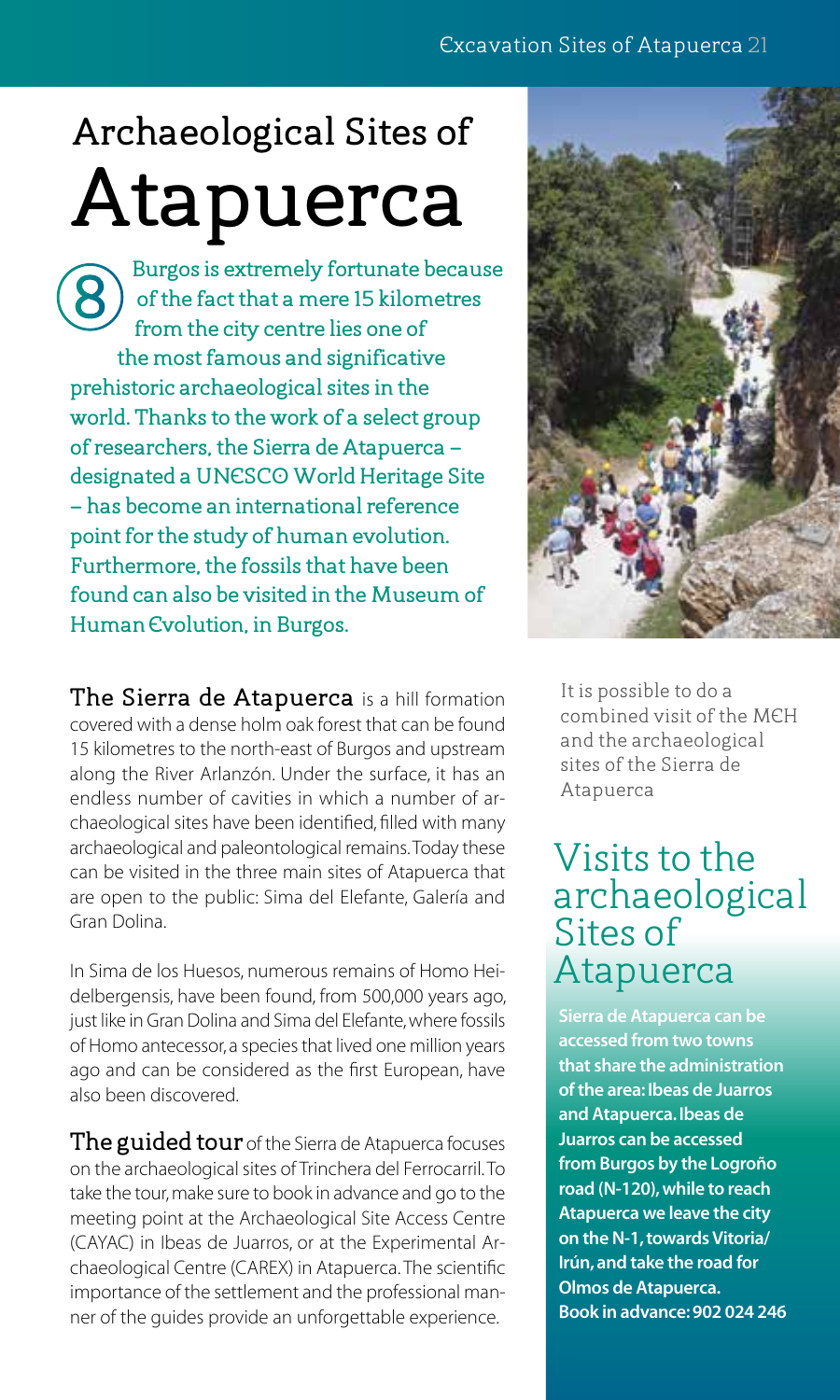

## Festivals and Gastronomy

Besides its wealth of historical and artistic heritage, Burgos has also conserved its local customs and traditional festivals, among which a highlight is the festival of Curpillos. It also has an authentic gastronomy that strives to maintain its strong identity, with nurtured natural products such as suckling lamb, rice black pudding, pulses and the famous Burgos fresh cheese.



**Curpillos** is the festival with the longest tradition in Burgos. It is celebrated on the Friday after **Corpus Christi** around the monastery of Las Huelgas and ends with a bustling picnic in the park of **El Parral.** The festivals in honour of **Saint Peter and Saint Paul,** the popular and participative **'Sampedros',** are a highlight of Burgos festive culture. Also, there is the festival of **Saint Adelelmus,** the patron saint of the city and the **Obispillo** (boy-bishop) festival, when a child is chosen to wear the robes of the bishop for a day. Moreover, each spring, the city streets echo with sounds of the solemn processions of **Holy Week,** which has been declared to be of **National Tourist Interest.**

Eating and going for tapas in Burgos is a must. It is hard to find a regional Spanish gastronomy that is quite so faithful to traditional gastronomy products as Burgos. The city's restaurants serve up **black pudding, suckling lamb** and a typical stew called **'olla podrida',** but there is also a new signature cuisine that reinterprets these classic recipes with a touch of creativity.

It is worth mentioning the original Burgos tapas and pinchos – genuine and innovative gastronomic delights – that are stocked on the bars of many establishments and consumed at the popular tapas festival which is celebrated during 'Sampedros'. To drink, there are **Ribera del Duero and Arlanza wines.**

## The King of Gastronomy

Burgos suckling lamb is without a doubt among the best in the world. The meat is so exceptional that, with a little skill and a traditional oven fired with oak wood, the result is an unparalleled sensation for the senses: juicy, tender and aromatic meat wrapped in a crispy, golden, glistening skin.

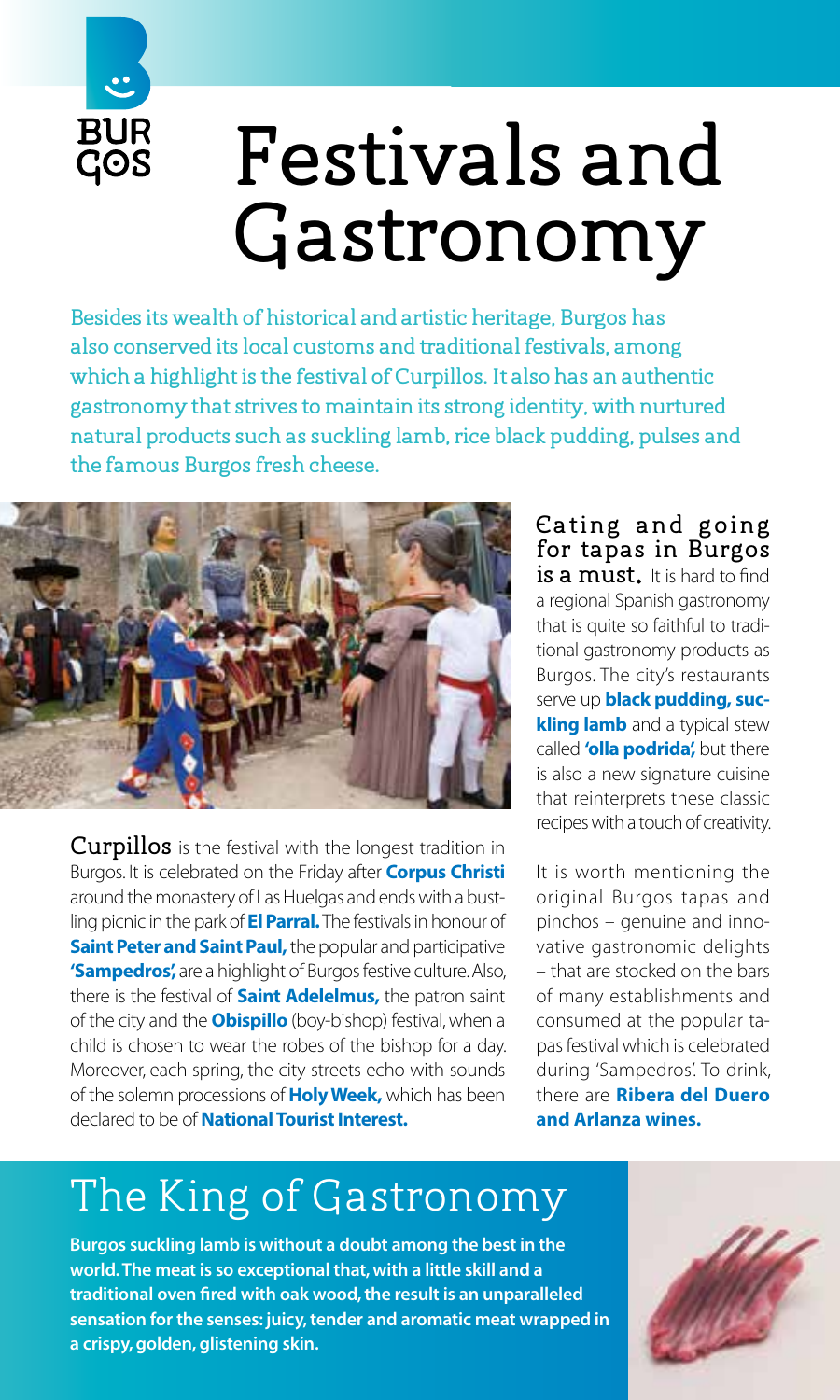## Practical Information

### CATHEDRAL

 $\bigcirc$  Open from Monday to Sunday. From 1 November to 18 March: 10.00 a.m. to 6.00 p.m. (last entrance) From 19 March to 31 October: 9.30 a.m. to 6.30 p.m. (last entrance) Combined tickets to the churches of San Nicolás, San Gil and San Esteban (Altarpiece Museum) are available

 $\%$  947 204 712

♁ www.catedraldeburgos.es

#### MONASTERY OF LAS HUELGAS REALES

⌚ Closed on Mondays. Tuesday to Saturday: 10.00 a.m. to 1.00 p.m. and 4.00 p.m. to 5.15 p.m. Sundays and public holidays: 10.30 a.m. to 2.00 p.m.

♁ www.patrimonionacional.es

#### CARTHUSIAN MONASTERY OF MIRAFLORES

**Open Monday to Sunday.** 

Monday to Saturday: 10.15 a.m. to 3.00 p.m. and 4.00 p.m. to 6.00 p.m. Sundays and public holidays: 11.00 a.m. to 3.00 p.m. and 4.00 p.m. to 6.00 p.m.

#### BURGOS CASTLE

 $\%$  947 288 874

 $\bigcirc$  http://www.aytoburgos.es/turismo

#### GATE OF SANTA MARÍA

⌚ Closed on Mondays. Tuesday to Saturday: 11.00 a.m. to 2.00 p.m. and 5.00 p.m. to 9.00 p.m. Sundays: 11.00 a.m. to 2.00 p.m.

#### MUSEUM OF HUMAN EVOLUTION (MEH)

 $\bigcirc$  Tuesday to Friday: 10.00 a.m. to 2.30 p.m. and 4.30 p.m. to 8.00 p.m. Saturday, Sunday and public holidays: 10.00 a.m. to 8.00 p.m. July, August and September: Tuesday to Sunday: 10.00 a.m. to 8.00 p.m.

♁ www.museoevolucionhumana.com

#### ARCHAEOLOGICAL SITES OF **ATAPUERCA**

 $\%$  902 024 246

 $\bigcirc$  www.atapuerca.org/es/atapuerca/Visitas

#### MUSEUM OF BURGOS

⌚ Closed on Mondays.

October to June: Tuesday to Saturday: 10.00 a.m. to 2.00 p.m. and 4.00 p.m. to 7.00 p.m. July, August and September: 10.00 a.m. to 2.00 p.m. and 5.00 p.m. to 8.00 p.m. Sundays and public holidays: 10.00 a.m. to 2.00 p.m.

#### CONTEMPORARY ART CENTRE  $(CAR)$

 $\bigcirc$  Closed on Mondays $\cdot$ Monday to Saturday: 10.00 a.m. to 2.00 p.m. and 4.30 p.m. to 8.00 p.m.

♁ www.cabdeburgos.com

#### BOOK MUSEUM

 $\bigodot$  Monday to Saturday: 10.00 a.m. to 2.00 p.m. and 4.30 p.m. to 8.00 p.m.

♁ www.museofdb.es/elmuseo

#### MILITARY HISTORY MUSEUM Palace of Capitanía

⌚ Sundays and Mondays: closed Tuesday to Friday: 10.00 a.m. to 2.00 p.m. and 5.00 p.m. to 8.00 p.m. Saturdays: 10.00 a.m. to 2.00 p.m.

#### MUSEUM OF MARCELIANO SANTAMARÍA

⌚ Closed on Mondays. Tuesday to Saturday: 11.00 a.m. to 1.50 p.m. and 5.00 p.m. to 8.50 p.m. Sundays: 11.00 a.m. to 1.50 p.m.

#### CASA DEL CORDÓN

⌚ Closed on Mondays. Exhibitions: Tuesday to Saturday: 12.00 p.m. to 2.00 p.m. and 6.00 p.m. to 9.00 p.m. Sundays: 12.00 p.m. to 2.00 p.m.

Text and photography: Enrique del Rivero | English version: Rebecca Stoakes Revision: Raquel Puente Robles | Graphic Design: Julia Gründler | Printing: Santos Depósito legal: BU 20-2019